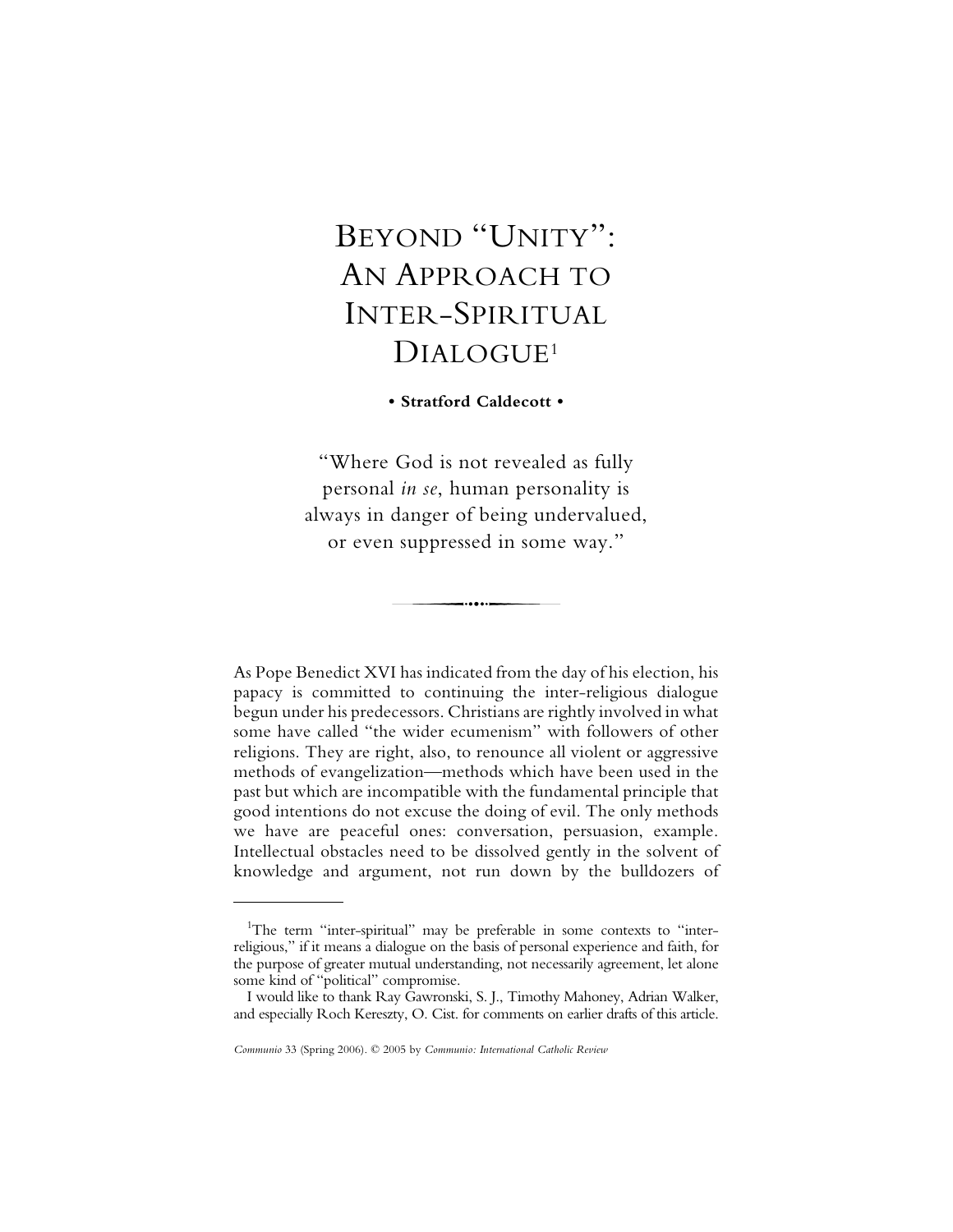ideology. Beauty, truth and goodness must be allowed to shine out for those who have eyes to see.

However, in order to clarify the approach of the new pontiff to this dialogue between religions, there are at least two types of wider ecumenism which need to be distinguished from each other: let us call them "deep" and "shallow." *Deep ecumenism* is an engagement with what might be termed "difference in identity." In this case the believer approaches another religion in full fidelity to his own distinct religious identity, but with openness to aspects of the truth that may be revealed in the other. *Shallow ecumenism*, by contrast, glosses over difference for the sake of superficial or pragmatic friendliness. Instead of difference in identity, it seeks "diversity in equality." Though better than nothing, it is an approach which tends to bracket the real differences between self and other (perhaps out of a fear of facing them) along with the question of ultimate truth. At its extreme, this becomes a "least common denominator" ecumenism that concentrates only on what is common and discards all that distinguishes Christianity from other religions.

As the twentieth century came to a close, the Declaration *Dominus Iesus* (2000), from the Congregation for the Doctrine of the Faith, under the then-Cardinal Ratzinger, aimed to clarify the teaching of the Catholic Church "On the Unicity and Salvific Universality of Jesus Christ and the Church." The document was regarded by many commentators at the time as a setback for dialogue, owing to its uncompromising assertion that the missionary proclamation of the Church in the new millennium has been endangered by "relativistic theories which seek to justify religious pluralism" (n. 4), and its determination to spell out the essential elements of that proclamation in the face of the philosophical and theological presuppositions that undermine it. Nevertheless, the document is an accurate statement of the Church's faith, and its uncompromising nature makes it a suitably challenging point of reference for the present article.

In an important essay that might be read in conjunction with *Dominus Iesus*, commenting on the "heavenly council" of Nicholas of Cusa (and implicitly on the various attempts to produce a global religious council today), the future pope argues that today "mission and dialogue should no longer be opposites but should mutually interpenetrate. Dialogue is not aimless conversation: it aims at conviction, at finding the truth; otherwise it is worthless." The truth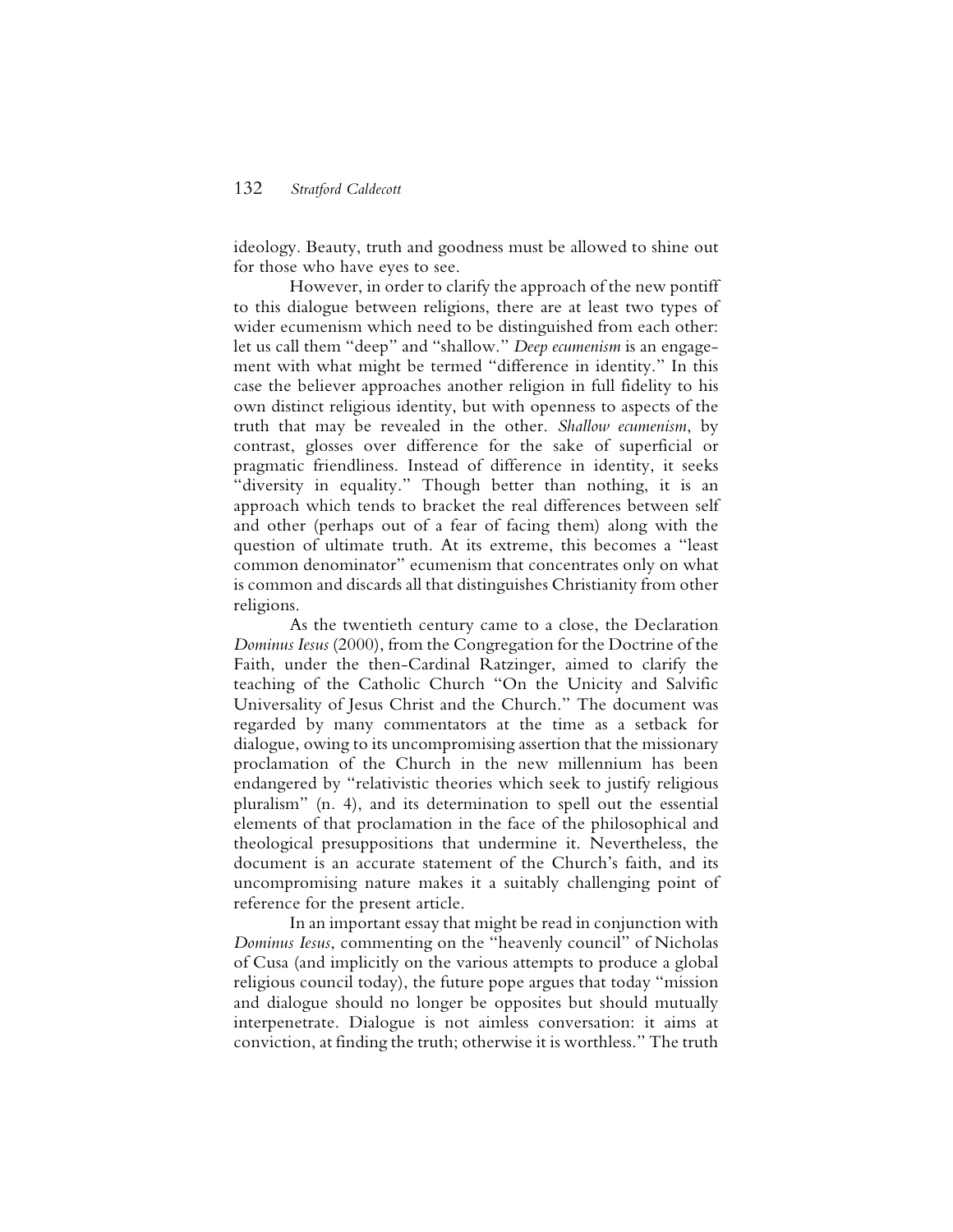always surpasses me. I am never the sole "possessor" of truth, and there are things that I must receive from the other. "I need to be willing to allow my narrow understanding of truth to be broken down. I shall learn my own truth better if I understand the other person and allow myself to be moved along the road to the God who is ever greater, certain that I never hold the whole truth about God in my own hands but am always a learner, on pilgrimage towards it, on a path that has no end."<sup>2</sup> Here, unexpectedly, the supreme Christian dogmatician joins hands with the early Sufi sage who gave us this beautiful affirmation: *Truth melts like snow in the hands of one who does not melt like snow in the hands of truth.*<sup>3</sup>

Roch Kereszty, O. Cist., develops a systematic theological account of inter-religious dialogue along these lines in an article that appeared in *Communio.*<sup>4</sup> He begins by explaining the rationale for dialogue. All religions claim a certain knowledge of truth. Dialogue founded on mutual respect and openness requires that this knowledge be associated not with the "possession" but with the "contemplation" of truth: truth of this order is necessarily *above* the knowing subject.

If this is so, in no dialogue may the truth be used as a weapon to assert one's superiority over the other, but truth is always (potentially, at least) a common treasure we both acknowledge as transcending, enriching, and even governing us. At the moment we abuse the truth as a means of domination, we have already distorted it.<sup>5</sup>

Most importantly, Father Kereszty continues:

<sup>2</sup> J. Ratzinger, *Many Religions—One Covenant* (San Francisco: Ignatius Press, 1998), 110–112.

 $^3$ Bayazid of Bastam (origin undocumented). Of course, this attitude is perfectly compatible with the claim that the fullness of truth has been revealed in the Catholic Church.

<sup>4</sup> Roch Kereszty, "Toward a Christian Theology of Inter-Religious Dialogue," *Communio: International Catholic Review* 29, no. 3 (Fall 2002): 579–597. See also his article, "The Word of God: A Catholic Perspective in Dialogue with Judaism and Islam," *Communio: International Catholic Review* 28, no. 3 (2001): 568–580, and the fifth chapter of his remarkable *Jesus Christ: Fundamentals of Christology* (New York: Alba House, 2002).

<sup>5</sup> Kereszty, "Toward a Christian Theology of Inter-Religious Dialogue," 582.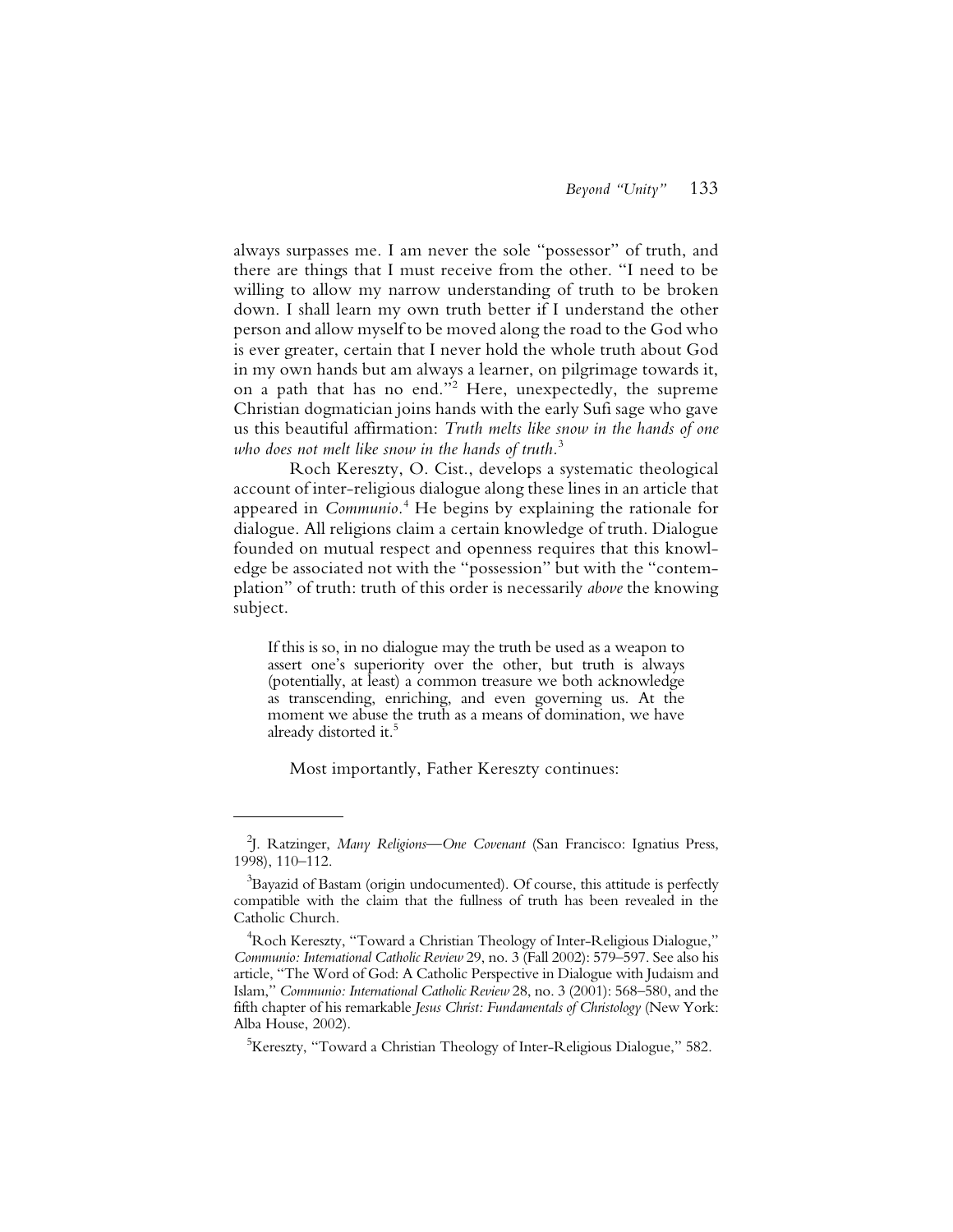This understanding of truth, however, excludes any relativist approach. If my dialogue partner's affirmation of a truth can be valid only for him/her but not for myself, and vice versa, the dialogue cannot enrich either of us; it will degenerate into a double monologue that may call for mutual sympathy but renders any exchange of views ultimately meaningless.<sup>6</sup>

Dialogue is built into our nature, as creatures made in the image of the Trinity. God's mode of self-revelation takes this into account, since God (the ultimate truth) approaches us through an Incarnation that fully reveals its riches only "through the whole of history and through all redeemed humankind."7 This is the work of the Holy Spirit.

On the basis of these principles, Father Kereszty discusses the discernment that a Christian will need to make in any encounter with another religion. Original sin, personal sins, and accumulated ignorance have had a distorting effect on all cultures and religions.<sup>8</sup> On the other hand, grace has also been active in those cultures and religions. Individual non-Christians may collaborate with that grace to the extent of becoming saints, and particular teachings of other religions may contain truths that even Christians can accept or recognize as belonging to the fuller understanding of a truth revealed in Christ. (Father Kereszty refers to *ahimsa*, certain forms of *yoga*, the necessity of dying to the "false self" in Buddhism, the value of vicarious suffering for others, the natural law of the *Tao*, celibacy as the integration of yin and yang, and so on.) In fact, he argues that the divinely intended fuller understanding of the Christian mysteries and way of life has been and will always be achieved *in dialogue* with other religious cultures.

The attempt to integrate truths from other religions is, nevertheless, fraught with peril if not undertaken with "critical discernment." The Christian possesses a principle of discernment in the deposit of faith under the guidance of the Magisterium of the Church. The Church, through its essential structures, extends the teachings, actions, and person of Christ to all times and places. Equipped with this criterion, the Christian can engage in dialogue in relative safety, learning from others, sorting truth from falsehood,

<sup>6</sup> Ibid.

 $<sup>7</sup>$ Ibid., 585.</sup>

 ${}^{8}\text{T}$ hough not on the essential structures of the Catholic Church or her teachings.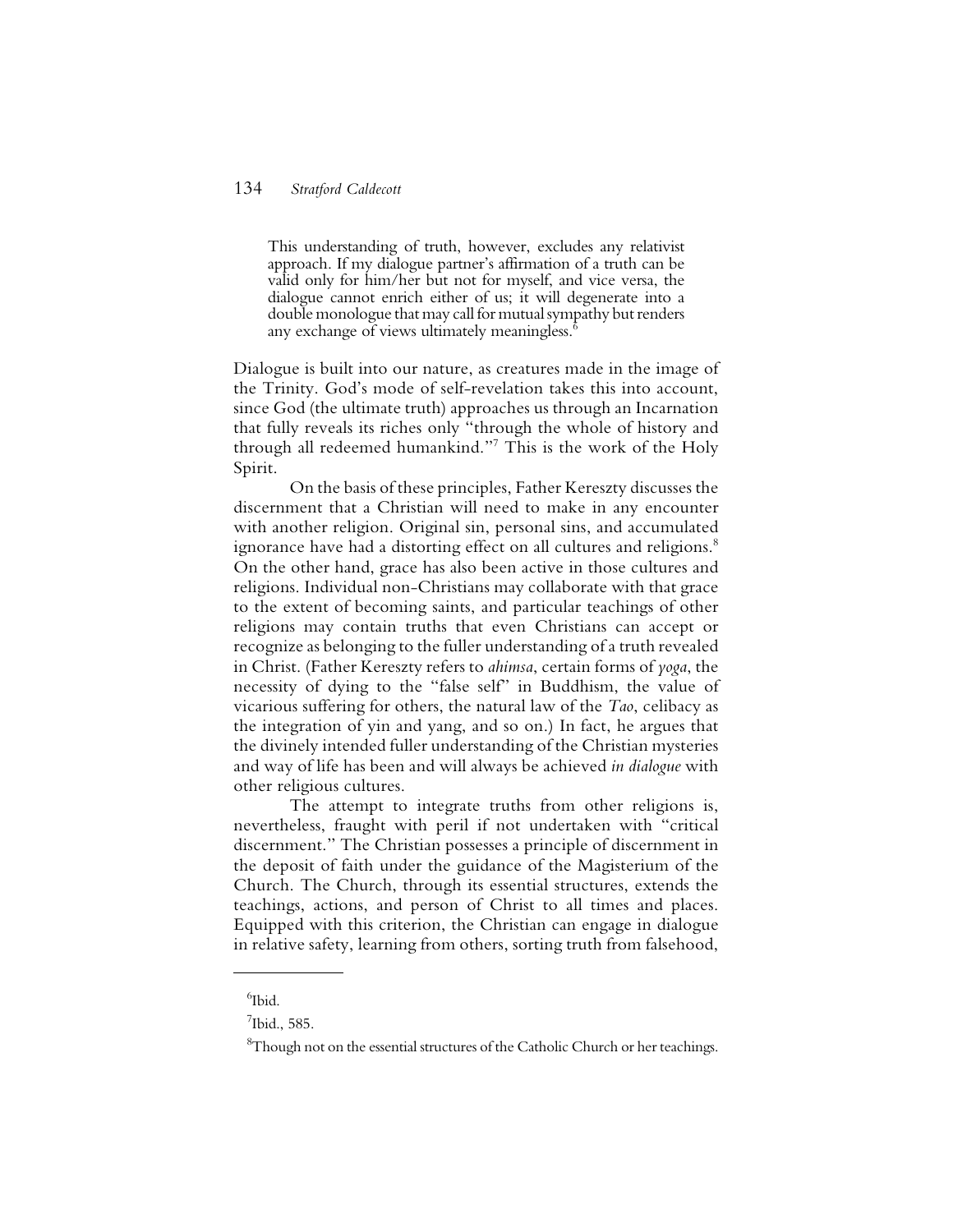and assisting all who are "obedient to the operation of the Holy Spirit" in their own religions to come to a fuller knowledge of the truth. All Christians, however, must cling to the fundamental points that make Christianity distinctively itself: Incarnation (hypostatic union) and Trinity, together with the whole Christian mystery whose understanding is constantly unfolding in dialogue. Authentic dialogue is not dependent upon downplaying or discarding the characteristic beliefs of any given religion, let alone one's own. This need not blind us to the truths found in other religious texts.<sup>9</sup>

Truth is above the knowing subject. This means it is not the *possession* of the Christian any more than it is of the Muslim or the Hindu. We have a duty to proclaim it, but we also have the duty to continue listening, obeying, searching. Just as St. Thomas Aquinas did in his day, we must look to other traditions for truths that will enable us to understand better what we ourselves have been entrusted to represent.<sup>10</sup>

It is by taking seriously the search for an ultimate truth whose unsurpassable revelation the Church guards, but does not monopolize or exhaust (the revelation is not some limited set of propositions, but Christ himself in person) that we can engage in non-trivial dialogue without relativistic compromise.<sup>11</sup> Despite the

 $9$ It might be worth re-emphasizing that one should not too quickly conclude from the apparent contradictions between the Scriptures of two different traditions that one is always simply true and the other simply false. Sachiko Murata and William C. Chittick, in *The Vision of Islam* (London: I. B. Tauris, 1996), 168–175, argue that key Koranic verses seem to be directed against early Christian heresies, not against the more sophisticated orthodox Christology of the great creeds and councils. Where the Koran is held to deny the Crucifixion, we are clearly faced with a contradiction, but where it denies that God could have a Son because "he has no wife" (6:101), or accuses Christians of believing in a Trinity consisting of God, Jesus, and Mary (5:116) or of calling God "a third of three" (5:73), it is attacking a straw man.

 $10$ Some of what is said of the One God within Judaism, Islam, or even Hinduism may be acceptable (with careful discernment) to an orthodox Christian. John Paul II writes in *Fides et ratio* (1998): "In India particularly, it is the duty of Christians now to draw from this rich heritage the elements compatible with their faith, in order to enrich Christian thought" (n. 72)—remembering always that the doctrine of God as loving communion (Trinity) transforms our understanding of the divine Unity.

 $11$ For a classic Sufi account of religious diversity as willed by God (albeit one that would not be accepted by all Muslims) see William C. Chittick, *Imaginal Worlds:*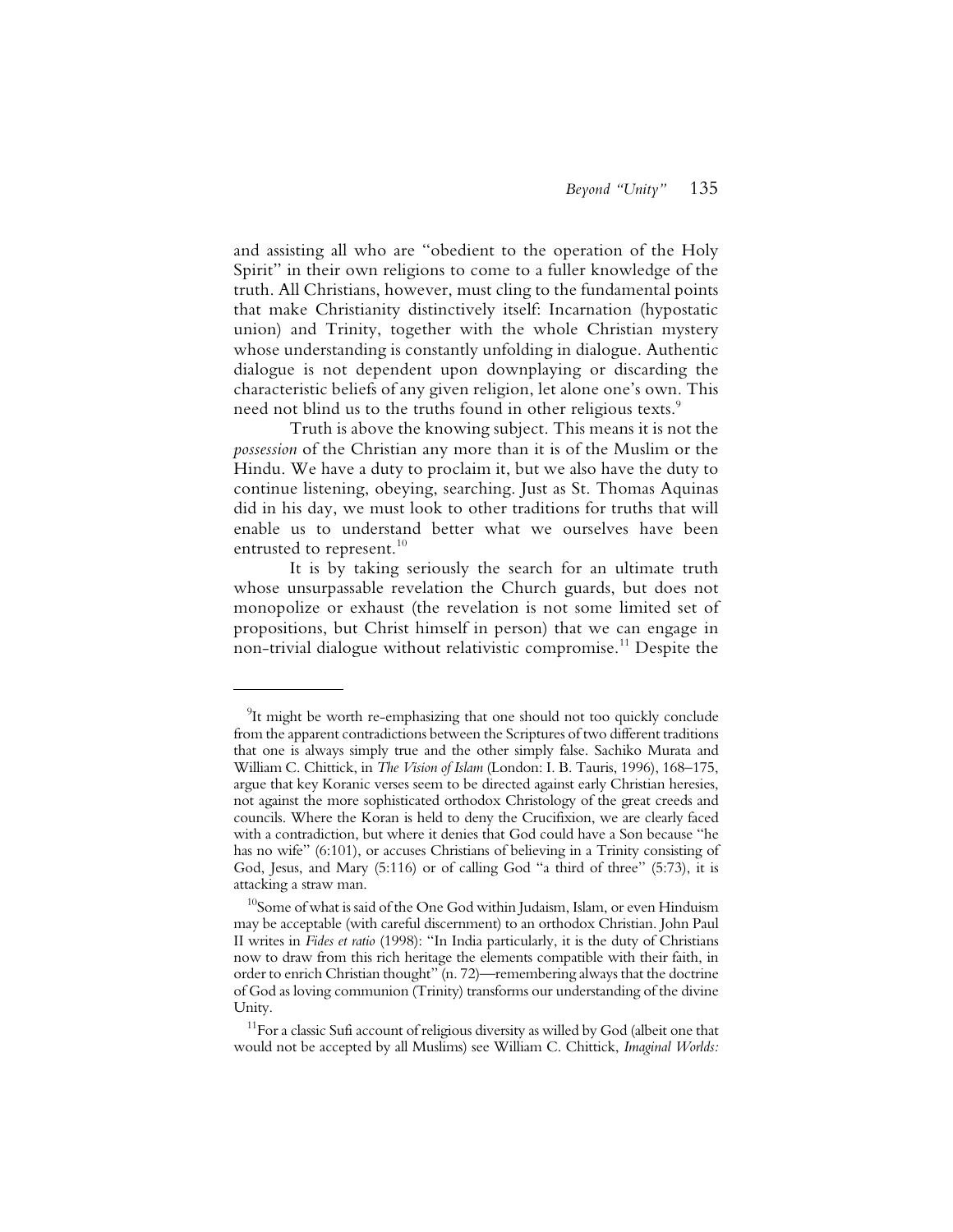radically different interpretations that exist of the Bible and the Koran, the behavior of the Redeemer and the behavior of the Prophet, many Christians and Muslims should be able to agree with this principle. In the present essay I have tried to think through the doctrine of salvation from the Christian side, for the sake of a developing dialogue whose importance can scarcely be exaggerated.

#### *1. Beyond "salvation"*

*Dominus Iesus* is concerned with the fact that "the universal salvific will of the One and Triune God is offered and accomplished once for all in the mystery of the incarnation, death, and resurrection of the Son of God," and thus primarily through the Roman Catholic Church as the extended body of Christ (nn. 13, 16). It echoes, in other words, the traditional formulation, *extra ecclesiam nulla salus* ("no salvation outside the Church"). On the other hand, it gives this formula a decidedly "inclusive" interpretation. For other religions and their founders may conceivably also "fall within the divine plan of salvation," and elements of sanctification and truth may be found within other churches and ecclesial communities, even though these in some way "derive their efficacy from the very fullness of grace and truth entrusted to the Catholic Church," and from Christ as "the one mediator between God and men."12

*Ibn al-Arabi and the Problem of Religious Diversity* (Albany, N.Y.: SUNY Press, 1994). To this a Christian would want to add that while the Reality transcends all systems of belief, God's self-revelation in Christ transcends them in a way that transcends all partial revelations.

<sup>&</sup>lt;sup>12</sup>Section 14 of *Dominus Iesus* reads as follows (with my emphasis): "It must therefore be *firmly believed* as a truth of Catholic faith that the universal salvific will of the One and Triune God is offered and accomplished once for all in the mystery of the incarnation, death, and resurrection of the Son of God. Bearing in mind this article of faith, *theology today, in its reflection on the existence of other religious experiences and on their meaning in God's salvific plan, is invited to explore if and in what way the historical figures and positive elements of these religions may fall within the divine plan of salvation. In this undertaking, theological research has a vast field of work under the guidance of the Church's Magisterium. The Second Vatican Council, in fact, has stated that: 'the unique mediation of the Redeemer does not exclude, but rather gives rise to a manifold cooperation which is but a participation in this one source*.' The content of this participated mediation should be explored more deeply, but must remain always consistent with the principle of Christ's unique mediation: 'Although participated forms of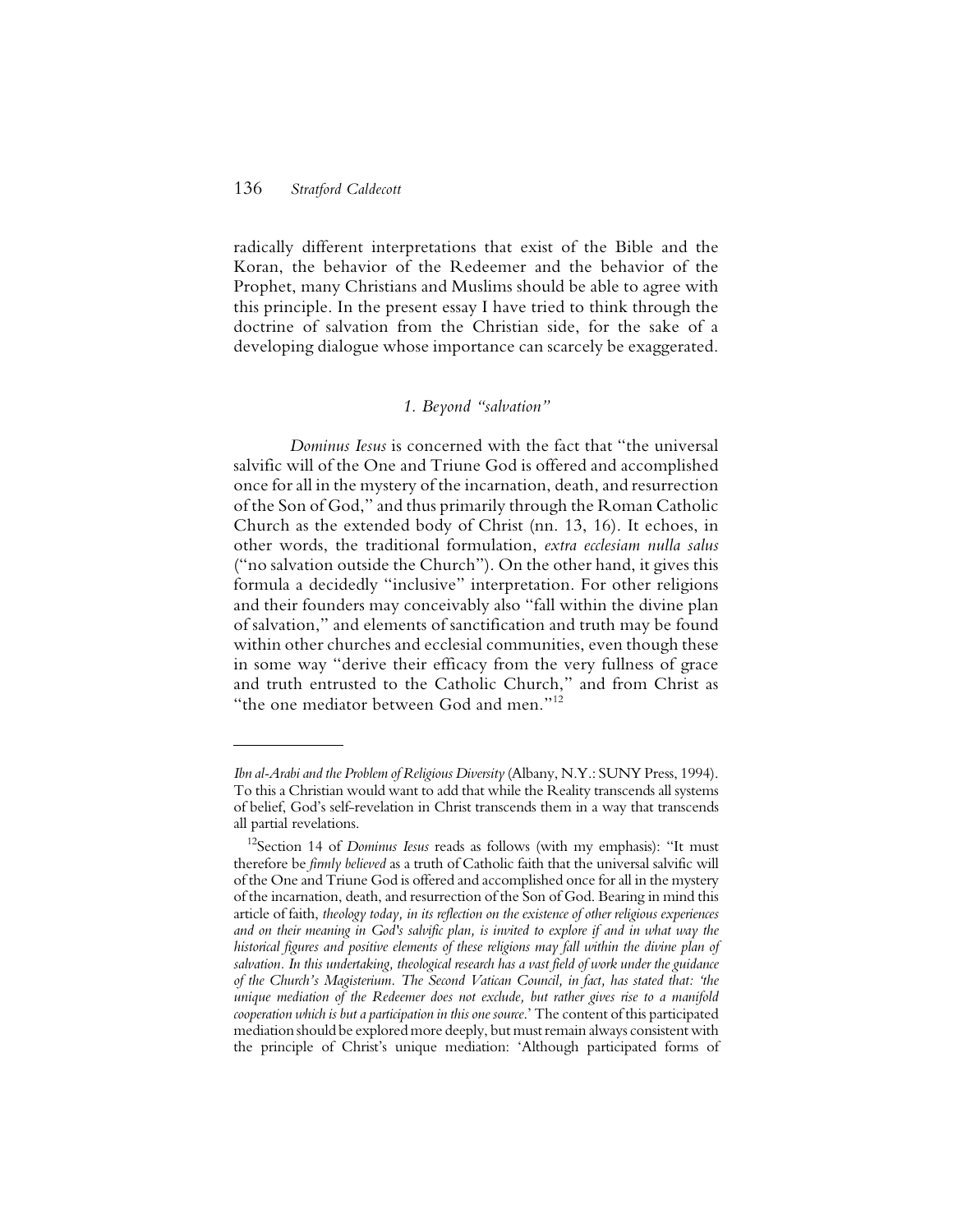To put this another way, but still in conformity with the faith expressed in the Declaration: non-Christians may potentially be saved without ever converting or being visibly baptized. They must only be *non-culpably* ignorant of the truth of Christianity, and have remained faithful to that light of truth which was shown them, however partial or mingled with error it may have been, within the context of their own religion or tradition.<sup>13</sup> It is not implied here that that religion *per se* is itself salvific, but simply assumed that such a "good pagan" may be capable, when Christ comes again, of responding to him with a loving heart—because *implicitly* he had already in his earthly life recognized and accepted Christ's grace. To them he will respond, when they ask why he is admitting them to

mediation of different kinds and degrees are not excluded, they acquire meaning and value *only* from Christ's own mediation, and they cannot be understood as parallel or complementary to his.' Hence, those solutions that propose a salvific action of God beyond the unique mediation of Christ would be contrary to Christian and Catholic faith."

Note that the document cautiously does not insist that other religions *do* fall within the divine plan of salvation but simply encourages us to explore the possibility (as I try to do in the present article). The teaching of Vatican II echoed in the document is consistent with the pre-conciliar tradition summarized by Ludwig Ott in *Fundamentals of Catholic Dogma* (Cork: Mercier Press, 1955), 312–313. While the Fourth Lateran Council declared in 1215 that "The universal Church of the faithful is one outside of which none is saved," echoing Irenaeus, Origen, Cyprian, et al., St. Thomas "concedes that a person may be saved extrasacramentally by baptism of desire and therefore the possibility of salvation without actual membership of the Church by reason of a desire to be a member of the Church," and by the time of Pope Pius IX the Church had admitted that "in the case of invincible ignorance or of incapability, actual membership of the Church can be replaced by the desire (*votum*) for the same," which "*need not be expressly (*explicite*) present, but can also be included in the moral readiness faithfully to fulfill the will of God (*votum implicitum*)*" (my emphasis). In this teaching, of course, the Church was only reflecting the teaching of Scripture (e.g., 1 Tm 2:4).

<sup>&</sup>lt;sup>13</sup>This does not imply, however, that Christians are not required to evangelize—that is, to attempt to convert others, by the example of their lives and by persuasion, to Christianity. To fail to do so, on the grounds that one may be saved (by Christ) whatever one's religious belief, would be culpable on their part, as Pope John Paul II makes clear in his document on the missions, *Redemptoris Missio* (1990). We must proclaim and explain our own faith to others. Of course, whether they are able or willing to receive or understand what we are telling them, and to affirm it by an act of supernatural faith, is their concern (and God's). Sincere adherence to another religion may function as one of the forms of "invincible ignorance" permitted by God.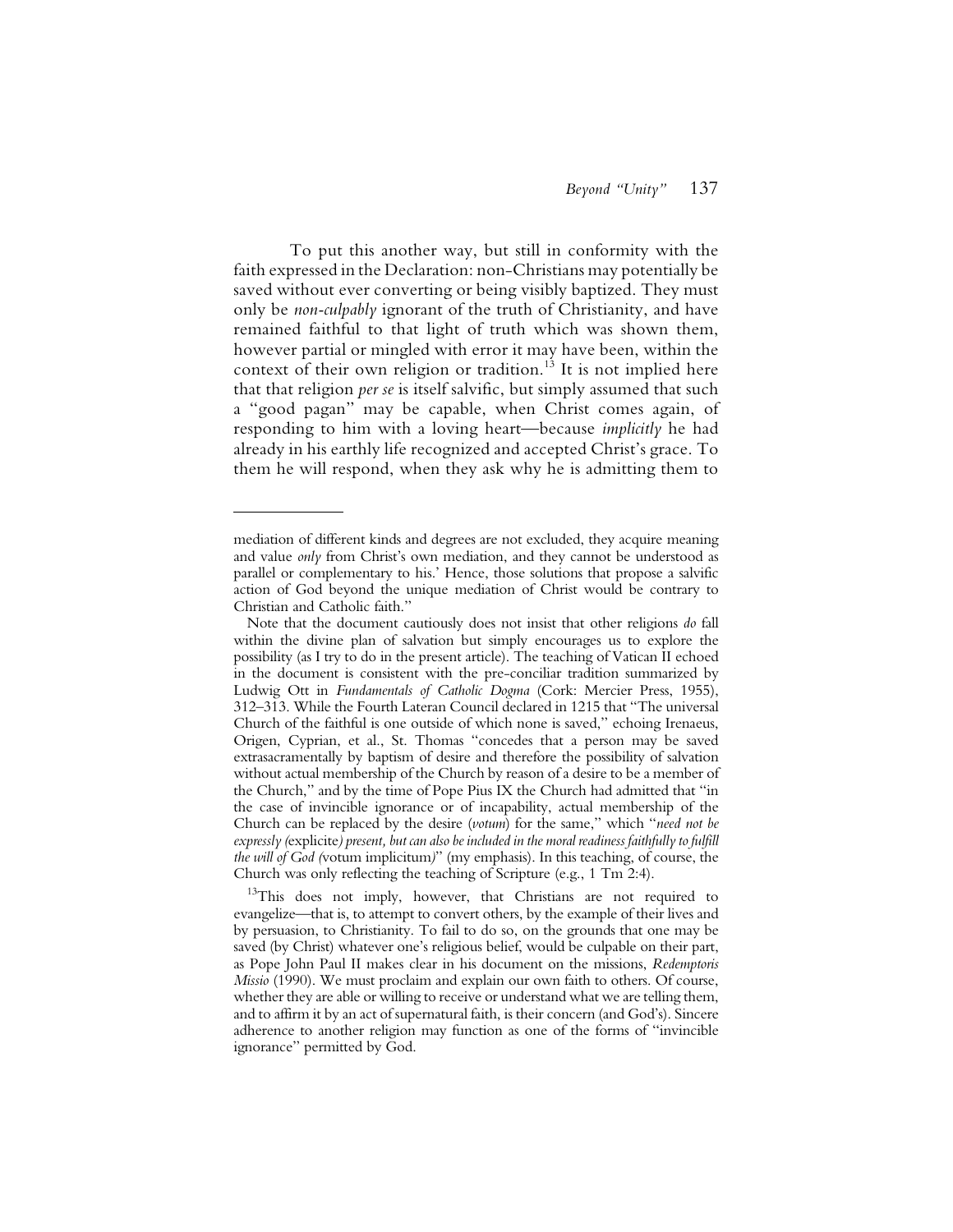his Kingdom, "I was hungry and you gave me food, I was thirsty and you gave me drink, I was a stranger and you welcomed me" (Mt 25:35). The attitude of expectation which is cultivated by many religions fits very well with such "eschatological ecumenism": the prophecies of the Messiah, the Mahdi, the Maitreya, are all to be fulfilled (albeit superabundantly, in a way hardly expected by those who use these terms) by the second coming of Christ in glory.

The document is concerned primarily, if not exclusively, with the concept of *salvation*. The truth entrusted to the Church through the apostolic succession is *saving truth* (n. 22). It is worth noting in this connection, however, the difficulties of translating key concepts from one system of religious ideas to another, and in particular this very concept of "salvation."14 To put things somewhat crudely, Christianity is about rescuing the human person from sin, and from the "second death" that is consequent to sin, through union with God in Christ and participation in the divine nature. Buddhist salvation, on the other hand, is about release from suffering through detachment and entrance into the paradoxical state of *Nirvana*, 15 Islam about submission to the will of God and return to Paradise, and so on. *Dominus Iesus* naturally measures other religions against the yardstick of the Christian concept of salvation. It asserts, in full accord with the entire Christian tradition, that salvation comes only through Christ and his Church. To the obvious question, "Does everyone need to be saved, in the *Christian* sense of that word?" the document's only answer is in the words of Scripture: "God desires all men to be saved and come to the knowledge of the truth" (1 Tm 2:4). All human beings stand in need, whether they know it or not, of salvation in Christ.

To some this may still seem an unpromising foundation on which to build a dialogue with other religions, but it is the only foundation we have, for it is the only one that does not fatally

<sup>14</sup>For example, J. A. DiNoia, *The Diversity of Religions: A Christian Perspective* (Washington, D.C.: The Catholic University of America Press, 1992); Gavin D'Costa, *The Meeting of Religions and the Trinity* (Maryknoll and Edinburgh: Orbis and T. & T. Clark, 2000).

<sup>&</sup>lt;sup>15</sup>Strictly speaking, this applies to Hinayana rather than Mahayana Buddhism, for the ideal of the latter is the compassion of the Bodhisattva, who postpones his own liberation until that of all other beings is achieved. Nevertheless, whether we are speaking of one being or all beings, it is still (Buddhist) "liberation" for *Nirvana* that is in view here, and not Christian "salvation."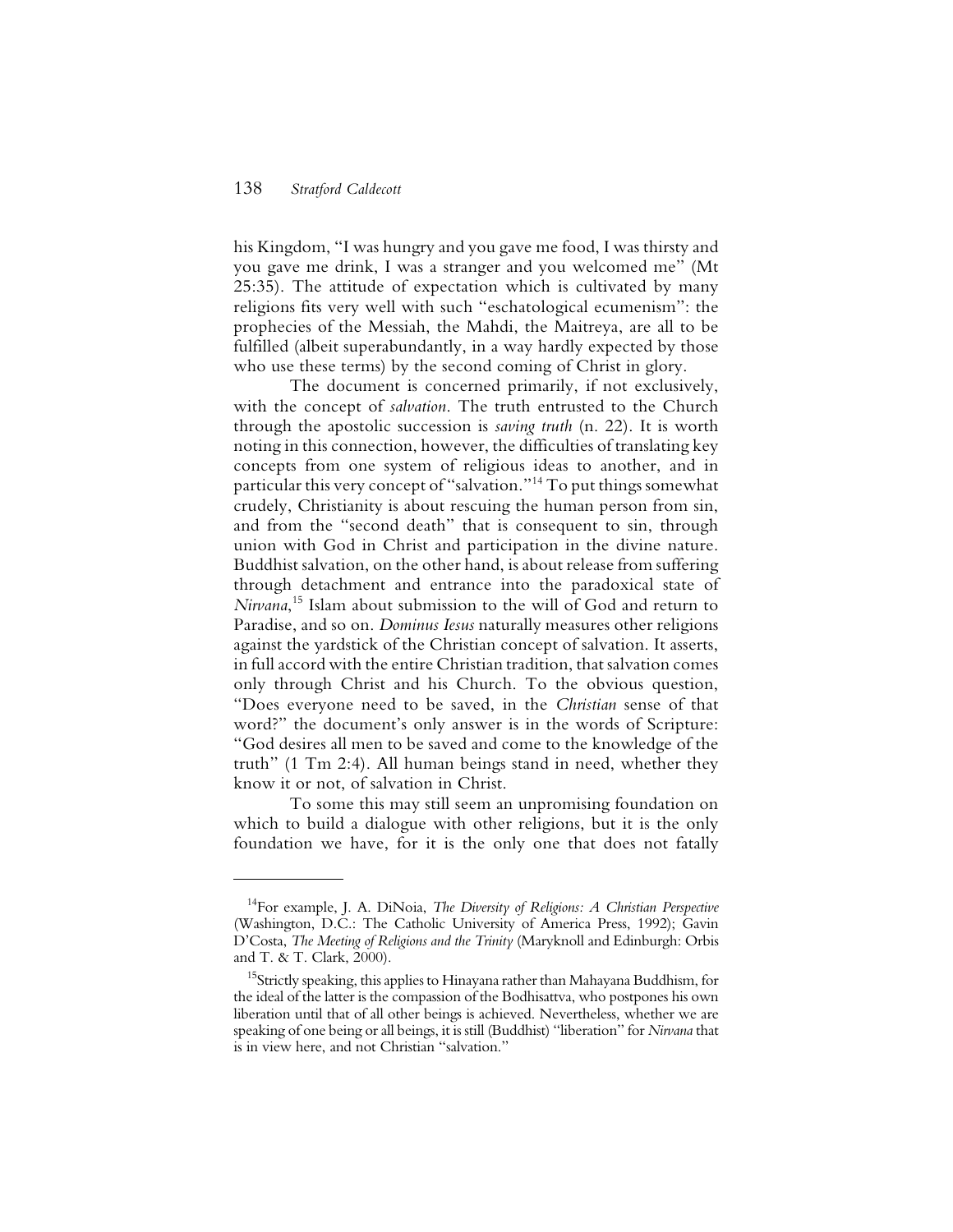compromise the truth that Christians bring to the table.16 Let us therefore probe its meaning a little further, in order to throw the differences between the religions into sharp relief. We must seek greater clarity both concerning the nature of salvation, and concerning the identity of the human person or self that is to be saved. These questions are intimately related. Vedanta's liberation is a liberation of the "self," by which it seems to mean the innermost center of the creature, where it emerges from God. The supreme realization of Vedanta is that *Atman* (this innermost "self," which, as we shall see, is not the self for Christianity) is identical with *Brahman* (God). In most forms of Theravada Buddhism, liberation from selfidentification is expressed in negative form: there is no abiding "selfnature" anywhere, conceived as an object of consciousness.<sup>17</sup> Furthermore, whereas Buddhism often presents itself as a system of therapy designed to induce the conscious realization of this insight, the object of Christianity is quite different. Christianity is concerned with the salvation of what it calls the "person," that is, a unity consisting of a soul and a body. It is not that the Christian denies the inner presence of God as cause of the creature—"closer to me than I am to myself," as St. Augustine says. But the Christian refuses to identify this Presence of God with "himself,"18 and he refuses for a reason different from that of the Buddhist, who may not believe in the existence of a "self" at all.

Christian salvation is not attained by means of *gnosis*, by the achievement of a certain state of awareness or experience of *satori* (even though salvation, once finally achieved, does include the Beatific Vision, which is a state of knowledge). God's Self is indeed the supremely Real, in a sense the only Real: but my own self, the

 $16$ That truth is not, fundamentally, a religious ideology or set of concepts, but Jesus Christ himself, the Truth incarnate. Christians represent Christ. More than that, they are to be "sacraments" of Christ, in whom, through the indwelling Holy Spirit they have received in Baptism, Christ is truly present for others.

 $17$ Whether this could be translated into the Christian affirmation that all entities are ontologically dependent upon a God known only to himself is a matter for continuing debate.

 $^{18}$ God does not thereby become separate from the self. "God is not 'an other' but is that being in whom my existence is established, my truth preformulated, and the significance of my existence contained. If I come to God in knowledge, love, and activity, I discover myself in Him" (Romano Guardini, *Freedom, Grace, Destiny*, [New York: Pantheon, 1961], 81).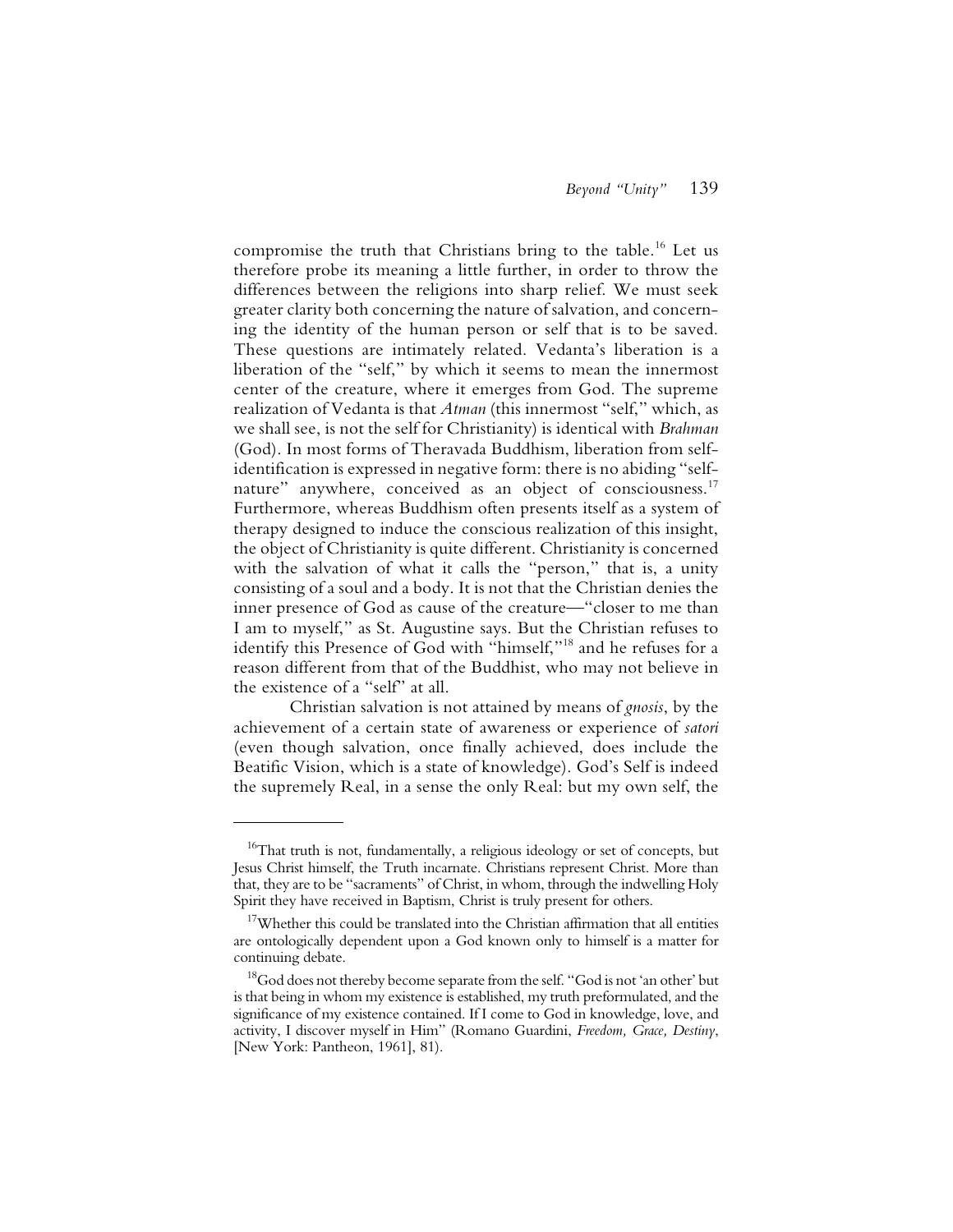self that is the human person (or the human person in God) also exists, in its own degree. It is not God but it participates in the Being that God is, by virtue of its creation. Christianity is about the salvation of this less-than-supremely-Real person: not its dissolution, but its integration within the Real; a process of *theosis* or divinization which involves a moral as well as a cognitive dimension. (That is also the reason that theories of reincarnation are useless to Christianity. Whatever may or may not be supposed or imagined to become of the various elements of my body and soul after death is of no concern to it: Christianity is interested in the fate of the personality as a whole; that is, precisely insofar as it is a unity and not an aggregate.)19 The involvement of the entire material cosmos in man's divinization will be discussed later on in an excursus.

The doctrine of the person that shapes Christian selfunderstanding originally derives from the concern of the early Christians to have some way of distinguishing the Son from the Father in the one divinity, in order to do justice to the fact of the Trinity and Incarnation. The Incarnation is therefore a theological concept inseparable from the doctrine of the Trinity. It is this complex of ideas (Person, Incarnation, Trinity) that lies behind the Christian term "salvation," and forms the ultimate root of the most important differences between Christianity and other religions. This difference even marks the expressions of mystical experience within the traditions. Without a Trinity at least in the background, a mysticism or cult of love (such as we find in Bhakti Yoga or in Sufism) will always tend to become confused, at least at the popular level, with monism or pantheism: with the idea that our distinct existence is illusory; that our ultimate destiny is therefore to merge without remainder into the Beloved, like a moth consumed in the

 $19$ The "decomposition" of the human being after death is analysed differently by the various religious traditions. Some divide the human compound into nine or ten distinct physical and spiritual elements—the *Khu*, the *Ba*, the *Ka*, and so on (to use the Egyptian names). The fate of these elements after the death or break-up of the compound is not the fate of what Christianity calls the "self," nor even of the "soul," which cannot be divided into parts because it is precisely the principle of life for the organism as a whole. For an interesting discussion of the composition of the self in relation to Hinduism and to the doctrine of reincarnation—and the difficulty in that tradition of accounting for the distinctive individuality of each empirical human being—see Pratima Bowes, *The Hindu Religious Tradition: a Philosophical Approach* (Routledge and Kegan Paul, 1977), 58–69.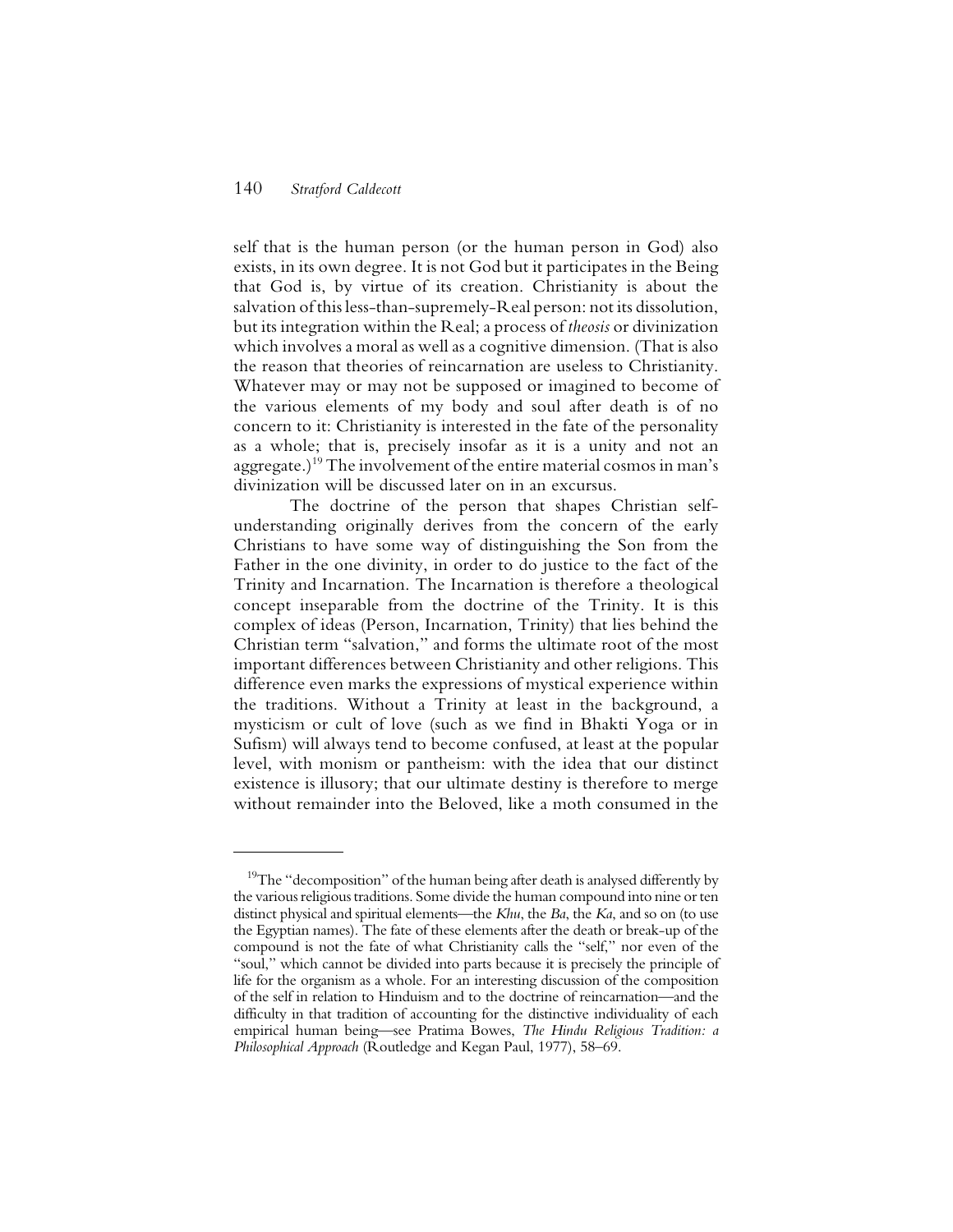flame or a drop of water dissolved in the ocean.<sup>20</sup> It is the othernessin-unity of the Trinity, and the union-without-commingling of the two natures in Christ, which alone can guarantee the truth of St. Paul's promise that "love never ends" (1 Cor 13:8), for love *would* end if the lover ever ceased to have someone to love.

# *2. Reality of the person*

In order to engage in a serious dialogue, however, it is necessary not simply to affirm the profound differences of content or emphasis between the religions, but to search assiduously for possible common ground. Often this is sought in the writings of the mystics, whose utterances may appear strikingly similar. Yet the task is not an easy one, since while certain differences between the teachings of the religions may be overcome by giving them a "mystical" interpretation, apparent similarities often mask a deeper divergence.

Despite the strong emphasis in Islam upon God's creation of the world, Sufi mystics speak in similar terms to those found in Asian non-dualist traditions about the "extinction" of the Seeker in the Beloved, as though the world of multiplicity were an illusion. In his explanation of this language, Al-Ghazzali (d. 1111), the classical defender of the Sufis within the Islamic mainstream, made it clear that the real meaning of these utterances is not what it appears. Being, he wrote (in *The Niche for Lights*), is divided into "that which has being in itself, and that which derives its being from not-itself. The being of the latter is borrowed, having no existence by itself. Nay, if it is regarded in and by itself, it is pure non-being. Whatever being it has is due to its relation to a not-itself; and this is not real being at all."<sup>21</sup>

For the greatest mystics of Islam, therefore, the human consciousness is not annihilated in God: it does not cease to be.

<sup>&</sup>lt;sup>20</sup>Cf. Hans Urs von Balthasar, *Theo-Logic*, vol. 2 (San Francisco: Ignatius Press, 2004), 181. Cardinal Ratzinger describes the central concern of his book, *Truth and Tolerance: Christian Belief and World Religions* (San Francisco: Ignatius Press, 2004), 85, as the "fundamental choice between the mysticism of identity and the mysticism of personal love," or to put it another way, the "mysticism of identity" vs*.* a "personal understanding of God" (ibid., 45).

<sup>21</sup>*Al-Ghazzali's Mishkat Al-Anwar*, trans. W. H. T. Gairdner (London: Royal Asiatic Society, 1924), 103.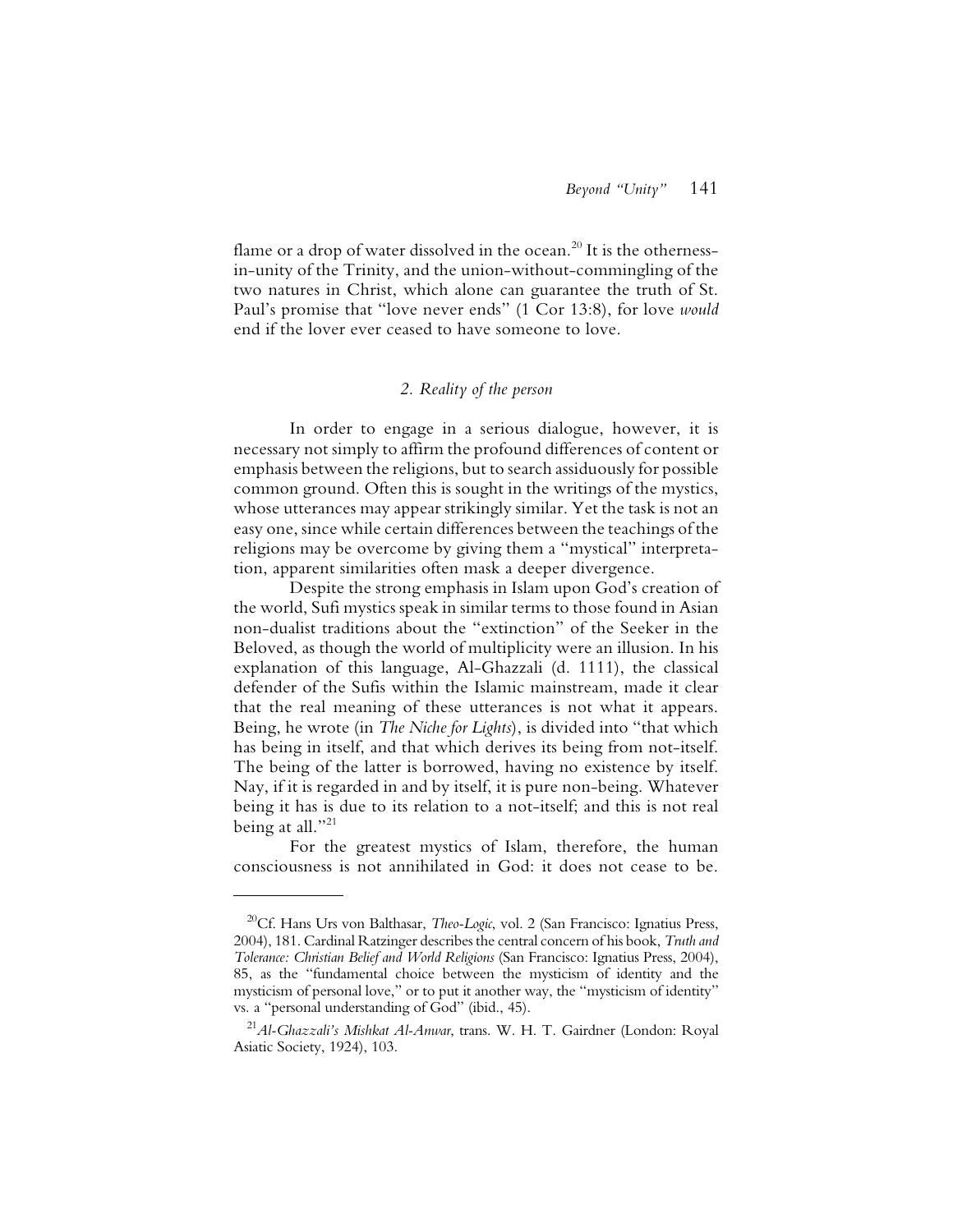Rather, it never "existed" in the first place—that is to say, it exists only in relation to God, and this is not "existence" in the most perfect sense of the word, which applies only to that *whose very essence is to exist*. That is why a Sufi such as Ibn Arabi is able to say (in his "Treatise on Being"): "most of 'those who know God' make a ceasing of existence and the ceasing of that ceasing a condition of attaining the knowledge of God, and that is an error and clear oversight." He is criticizing the false mystics and pantheists, with whom the true Sufis are often confused. He goes on: "things have no existence, and what does not exist cannot cease to exist. For the ceasing to be implies the positing of existence, and that is polytheism." (In other words, only the One God can "exist.") "Then if thou know thyself without existence or ceasing to be, then thou knowest God, and if not, then not."<sup>22</sup> Certainly at first sight this appears to contrast with the Christian view of the dependent, contingent yet actual reality of all creation and every creature. However, Christian philosophers and mystics have also acknowledged that the word "exists" cannot be used in the same sense of God and creatures. Etienne Gilson puts it thus: "As soon as we identify God with Being it becomes clear that there is a sense in which God alone is," "[a]nd thus all that seems to us most obviously real, the world of extension and change around us, is banished at one stroke into the penumbra of mere appearance, relegated to the inferior status of a quasi-unreality."<sup>23</sup> A sympathetic Christian interpreter of Ibn Arabi would conclude that the Shaikh is playing on this difference between the two senses of the word, rather than denying reality to things at their own level.<sup>24</sup> (Similar problems of interpretation arise with the Hindu Sankara.)<sup>25</sup>

<sup>22</sup>Ibn Arabi, "*Whoso Knoweth Himself . . ."* (London: Beshara, 1976), 5.

<sup>23</sup>Etienne Gilson, *The Spirit of Medieval Philosophy* (London: Sheed & Ward, 1936), 65, 64.

<sup>24</sup>In *Sufi Metaphysics and Qur'anic Prophets: Ibn Arabi's Thought and Method in the Fusus Al-Hikam* (Islamic Texts Society, 2003), e.g., 7-13, Ronald L. Nettler has a useful discussion of the deliberate dialectical tension in Ibn Arabi's writing between oneness and multiplicity—*wujud* (=*esse*?) having two faces, those of absolute and conditional being, the Real and the real.

<sup>&</sup>lt;sup>25</sup>Sankara's teaching cannot be examined here in detail. I refer the reader to A. J. Alston, *Samkara on the Absolute: A Samkara Source-Book*, vol. I (London: Shanti Sadan, 1980). Pratima Bowes is extremely critical of Sankara's description of the phenomenal world as illusion, arguing that this distorts the meaning of the Hindu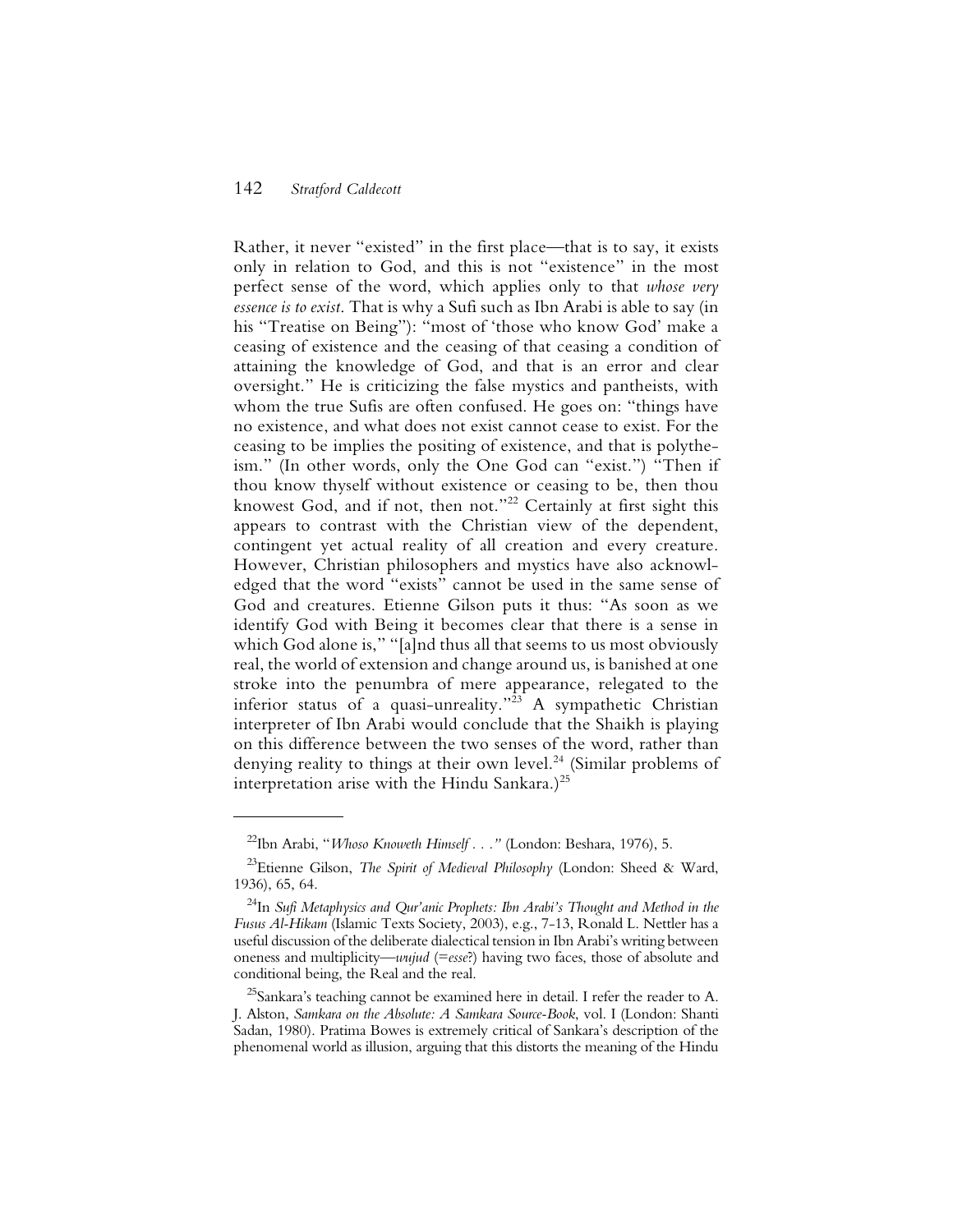There is an infinite difference between the uncaused fullness of Being, and the dependent, contingent being that arises from it. On this basis we may concur with the formulation of Abhishiktananda, a Christian who strove to do justice to the insights of Hinduism:

The world is not devoid of truth or reality; it is not *maya* or illusion, except when it is thought of as separated from the One who reveals himself in it, since its whole reason for existing, its very nature as a sign, consists precisely in making him manifest. Therefore when one wants to distinguish the world from God, one should not say that it lacks reality, but rather, following the great doctors of Vedanta, that it cannot be perceived, defined or grasped by concepts, that it is neither *sat* nor *asat*, neither real nor unreal. The Christian also affirms that the world only exists in God, in the Word, by whom it was made. If it exists, it is by no means after the fashion of something that one fine day was casually launched into being; nor is it a thing which, while it owes its existence to God, is nevertheless far away from him. According to Christian revelation, the world exists in the very depths of God, the most secret and profound abyss of the Father's Love, of which it is the mysterious expression and manifestation. $^{26}$ 

According to the line of interpretation that I have been following, the "illusion" with which the mystics tell us we must ultimately dispense is that deception of everyday consciousness

Scriptures: "The Upanisads concern themselves with the non-dual divine essence of the universe, but they in no way reject the numerical manyness [of the world] in order to preach non-dualism" (137). Sankara's favorite metaphor of the rope (Reality, the One) that is mistaken for a snake (representing the world of multiplicity) does not solve the conundrum of the world's existence. Does Reality deceive itself, and if so, why? Besides, even a dream—to which he likens the existence of the world—cannot be said to be *nothing at all*, though of course it is not as real as we believe it to be while we are dreaming. A more sympathetic reading of Sankara as completely opposed to all pantheism is to be found in *Christianity and the Doctrine of Non-Dualism* by a Monk of the West (Hillsdale, N.Y.: Sophia Perennis, 2004). The author's name is in fact Alphonse Levée; he was a Cistercian lay brother. Finally, an important new book by Reza Shah-Kazemi, *Paths to Transcendence: According to Shankara, Ibn Arabi and Meister Eckhart* (Bloomington: World Wisdom Books, 2006) appeared as this article was going to press.

<sup>26</sup>Abhishiktananda (Dom Henri Le Saux), *Hindu-Christian Meeting Point: Within the Cave of the Heart* (Delhi: ISPCK, 1976), 67.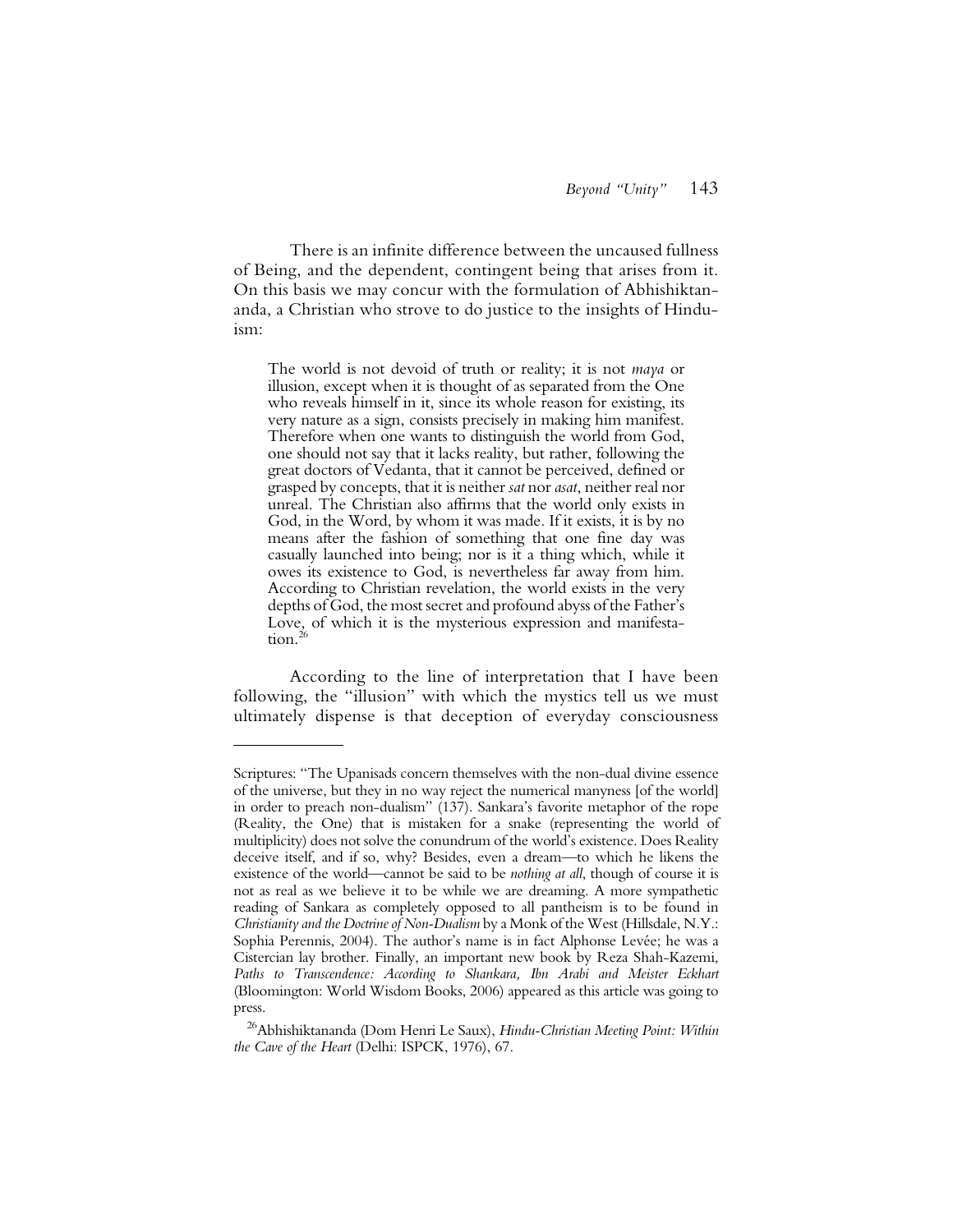which convinces us that God, if he exists at all, is merely another "thing" in the world, though of supreme quality and importance. This perspective interposes a kind of screen between ourselves and God. Thus the Christian author of *The Cloud of Unknowing* can write: "All men have reason for sorrow; but he who knows and feels that he exists has a very special experience of sorrow. In comparison to this, all other sorrows seem to be a sort of pretense." These passages must be balanced with others, in which the author writes that to desire non-existence would be "the devil's madness and contempt for God." The contemplative "is sincere in his heartfelt thanks to God for the noble gift of his being," although he desires "without seeking" to lose the awareness of it.<sup>27</sup> According to the author of the *Cloud*, then, we must in the end *forget ourselves* in the love of the Beloved. He is in agreement with Ibn Arabi (and arguably Shankara) on that point. But this is very different from ceasing to exist altogether. Our existence does not depend on our awareness of it, but solely on God's awareness of us, which is also his knowledge of himself in us.<sup>28</sup> The contemplative who loses himself in the love of God will find himself again when he sees with God's eyes.

As we have seen, the new term that Christianity introduces into this discussion, and which can help us refine our understanding of mystical "extinction" or "liberation," is the term *person*. That which is "person" in us must be distinguished from the false, selfcentered ego. Indeed, whereas this latter must be extinguished, personality (and thus the authentic individual self) will live forever. But personality cannot be understood without reference to the Trinity, which in turn is bound up with the doctrine of the Incarnation. These ideas will be examined in more detail in the next section.

# *3. The Trinity*

The supreme Principle is beyond all duality, and thus beyond God conceived as Creator of the world (in Hindu terms beyond *Iswara,* or the Absolute conditioned by the act of creating). It is often

<sup>27</sup>*Cloud of Unknowing*, ed. James Walsh, S.J. (London: SPCK, 1981), ch. 44.

 $^{28}$ Many of these points are discussed in Reza Shah-Kazemi, "The Metaphysics of Interfaith Dialogue," 140–89.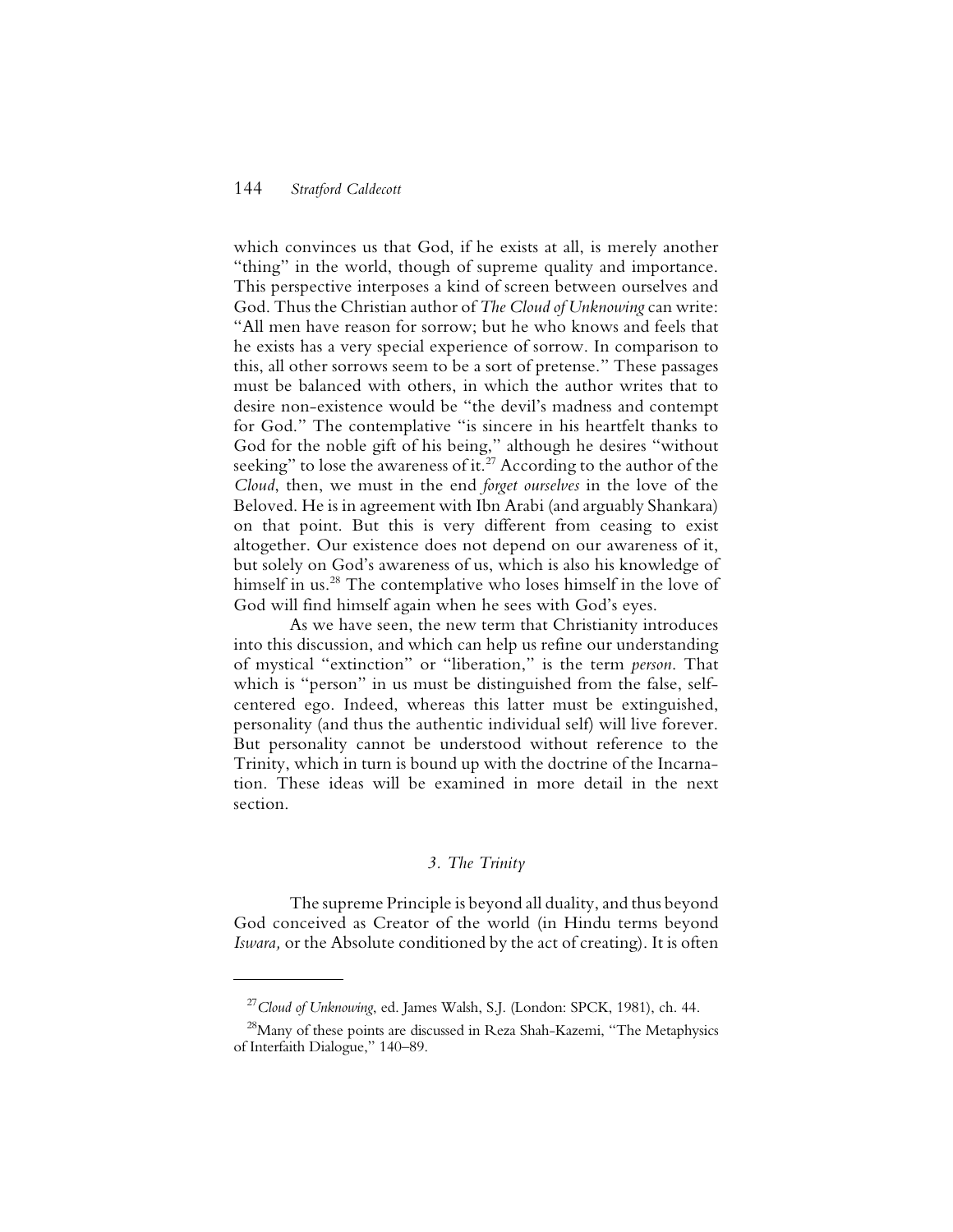assumed by non-Christians that this means that the Absolute must be *beyond what Christians call the Trinity*, but this is a complete mistake. Even St. Denys the Areopagite in *The Divine Names*, an important source of the distinction between God and Godhead in Eckhart, writes of the super-unknowable Transcendent Goodness itself as "Triadic Unity."<sup>29</sup> The Christian Trinity cannot be relegated to the level of the "conditioned Absolute." It is neither determined nor conditioned: the persons of the Trinity are relations the Absolute has with itself.<sup>30</sup>

The point deserves to be emphasized. The doctrine of the Trinity is primarily about God as he exists in himself, as the divine Essence, not about God as he exists in a relationship with us or as determined by that relationship. Of course, the *revelation* of the doctrine is determined by a relationship to us, but the content or meaning of the doctrine is not. As a dogma of faith, the Trinity remains a "mystery" precisely because it is not to be understood as a mental concept by which the human creature can lay hold of God. If we think we have understood it, what we have understood is not God. As Al-Ghazzali puts it, "none knows Allah with a real knowledge but He Himself." It is in fact, in Christian terms, *the Son* who is forever and necessarily the only valid "idea" of God.

Let us, then, look more closely at the nature of this "Son" as understood in the Christian tradition. Jesus is clearly a divine manifestation and a prophet, as other religions will happily acknowledge; but for Christians he is also much more than that. He is a

<sup>29</sup>*Pseudo-Dionysius: The Complete Works*, trans. Colm Luibheid (Mahwah, N.J.: Paulist Press, 1987), 53.

 $30$ With each other, that is, not with the divine essence, as though this stood somewhere behind the persons, an Absolute to their Relative. Vincent Rossi says rightly that for the Hesychasts of the Christian East, "the Divine Personhood enhypostasizing the Divine Essence is the absolutely transcendent principle, not the Divine Essence as an unhypostasized principle standing alone. The Trinity expresses the primacy of the Person of God over the Divine Essence in the experience of His Presence. Person, not Essence, is the ultimate mystery. For the Hesychasts, then, the Absolute is not transpersonal, but trans-essential" (Cutsinger, *Paths to the Heart*, 79). The Orthodox perennialist Philip Sherrard makes a similar point in criticism of René Guénon in his book *Christianity: Lineaments of a Sacred Tradition* (Brookline: Holy Cross Orthodox Press, 1998), 76–113. Despite some important differences between Orthodoxy and Catholicism in the way the mystery of the Trinity is expressed, this is true of both major Christian traditions.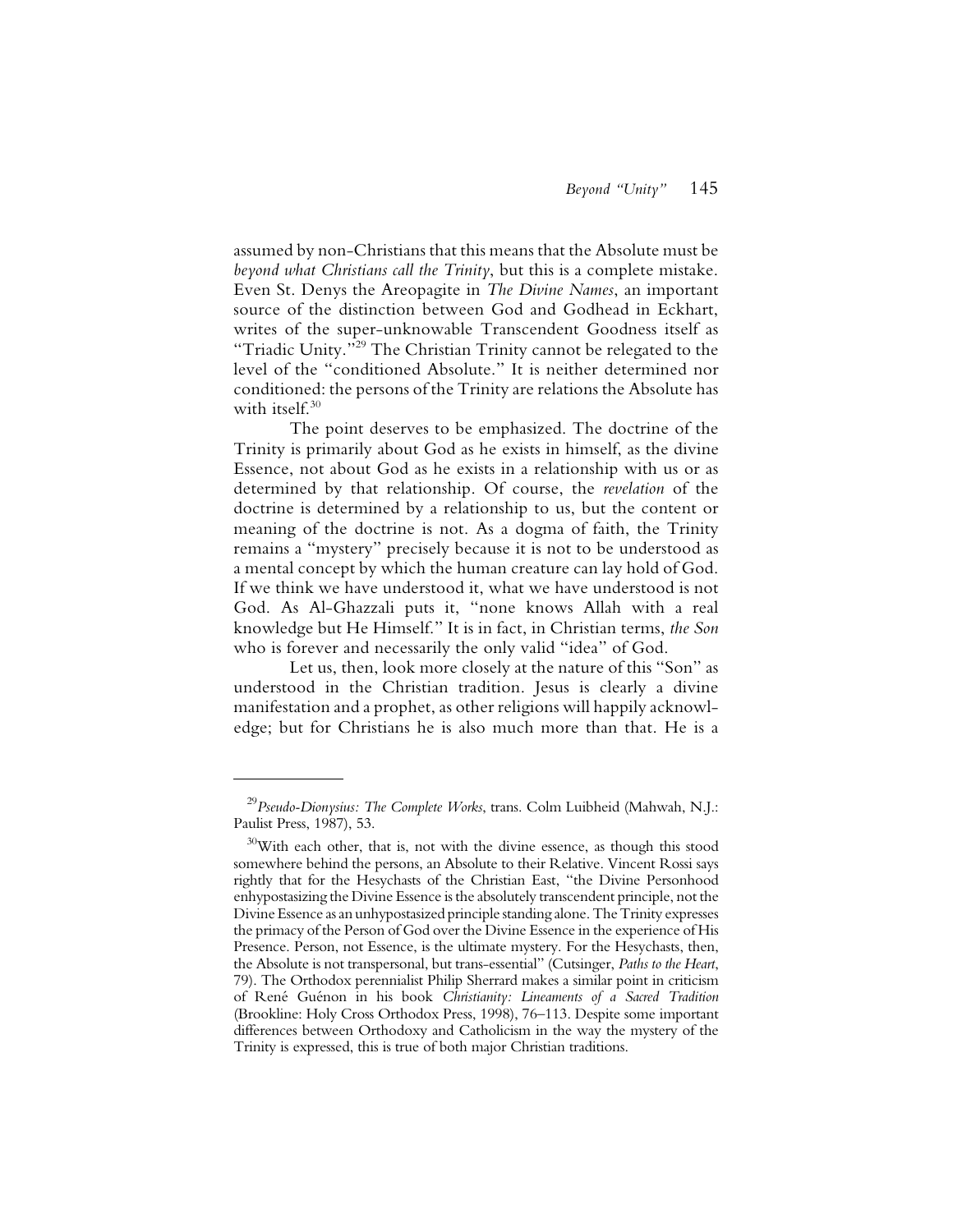human being, composed of a human body and soul, and he is also God. In the words of the Athanasian Creed, he is

God of the substance of the Father, begotten before the worlds; and man of substance of His mother, born in the world. Perfect God and perfect man, of a reasonable soul and human flesh subsisting. Equal to the Father as touching His Godhead, and inferior to the Father as touching His manhood. Who, although He is God and man, yet He is not two, but one Christ. One, not by conversion of the Godhead into flesh, but by taking of that manhood into God. One altogether, not by confusion of substance, but by unity of person.

A "unity of person"? How deep a mystery underlies this simple phrase! The Incarnation illuminates the mystery of personhood by revealing that there is more to a man than his soul and body; that these two natural elements (the one the animating "form" of the other) are held in unity by their relation to God—a relation that exceeds that of Creator to creature. If man were body and soul only, as other animals appear to be, there would have been no room for God to enter into hypostatic union with him. The word *persona* has been used to refer to this unity characteristic of man, which is that of a dramatic "role," a "mission," linking all the diverse moments and elements belonging to each human life on earth and making them the unique trajectory of a *person* through time and space (a trajectory, in the end, towards God). In a sense every human life can be described as the "incarnation" of a person; but the person who assumes that role is divine, not created, solely in the case of the man Jesus.

In himself, in the divine Essence, God knows all and loves all that can be loved—the totality of being. That is to say, he knows and loves himself. But it would be equally true to say that he knows and loves the Other, for his knowledge and his love each result in a distinct person, a "subsistent relation." These relationships do not divide God. They are not things, not modes, not (as Aquinas puts it) accidents inhering in a substance, not separate centers of consciousness, but are each the very same indivisible divine substance and consciousness. They are distinct in relation to each other, but not to the Essence (except notionally). According to the Church Fathers, they are not even truly "three" in a numerical sense, any more than God is "one" in a numerical sense; that is, they are not part of a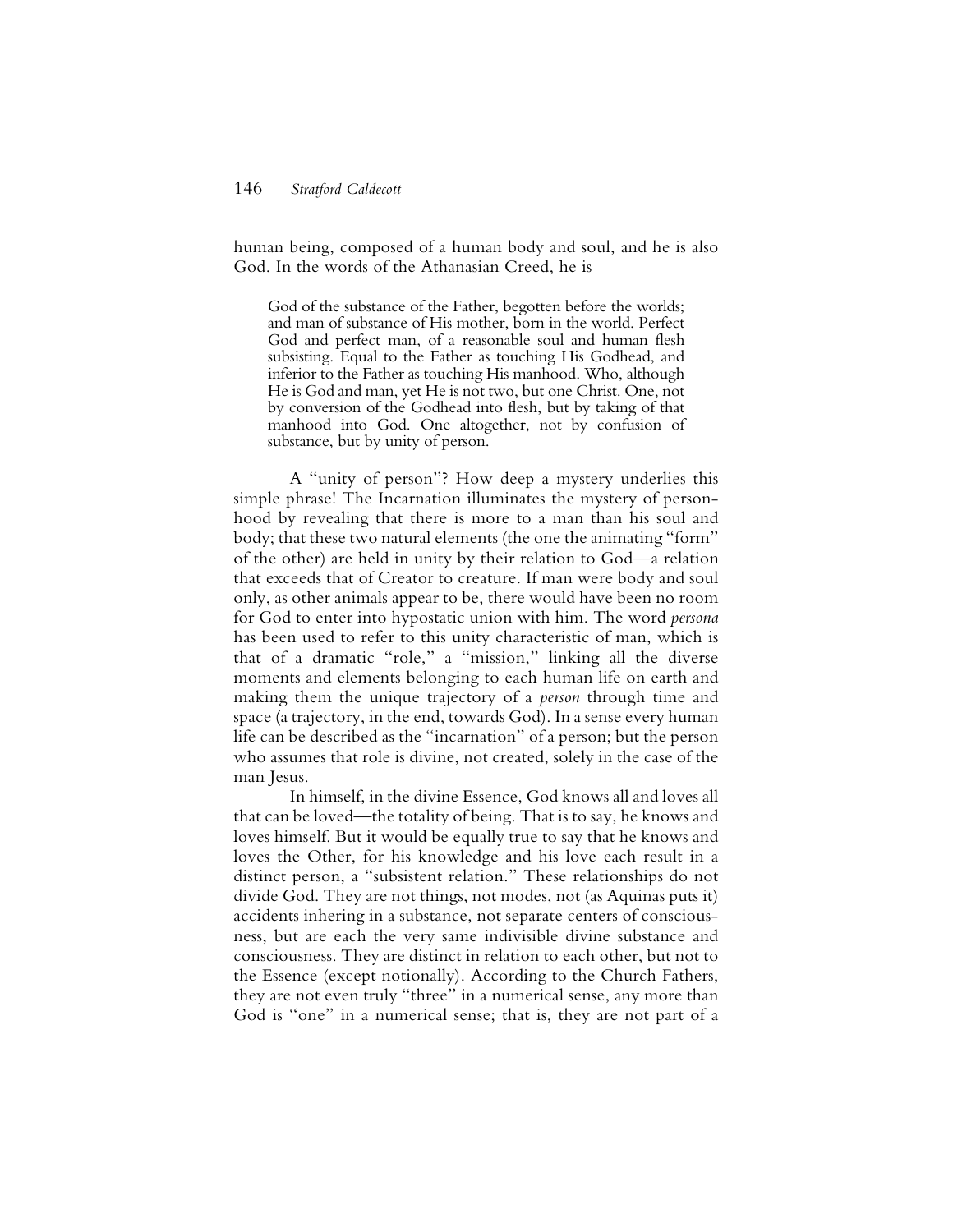series of units, and they do not form a group in relation to anything else standing outside them or able to perceive them as such.

The Incarnation, understood in this light, is not simply a manifestation of God in his relationship with us, or of his relationship with creation as a whole. It is these things, certainly; but it is also a revelation of God's relationship with himself; that is, as Father, Son, and Spirit.

Nowhere does Scripture say that *God* was made flesh, but that the Word was made flesh. What matters here is not the *nature*, but the *hypostasis*. It is not Divine Nature that assumes human nature, it is the Hypostasis of the Son, and this metaphysical difference brings with it decisive consequences in the respective economies of each one of the religions.<sup>3</sup>

By relating ourselves to Christ, we are drawn into the relationship of the Son with the Father, and this is the key to the meaning of "divinization." *God became man so that man could become God.* The individual must "lose his life," in order to find it again in another state of existence. He must be born again (cf. Jn 3:3–15). That is, he must be entirely "personalized." All that is in us must be purged of selfish individualism; it must be absorbed into our relationship to God; that is, *integrated with our personhood*.

It is because Christians believe that relations in God are "subsistent," constituting real persons, that their own relationship with God, their "personality," takes on such significance. The fact that there are persons in God means that our final destiny or aspiration is not best described as "extinction" in the literal sense. If something is to be extinguished, it is the selfish ego or "old Adam." The limitations of the material world will fall away, as they did for the resurrected body of Christ. That which is positive in our individual existence is not eliminated but preserved. Personality, therefore, is not eliminated, but upheld in an eternal embrace. There is already a "place" for us, with and in the Son. That place has room for all that is loveable and worthy of love.<sup>32</sup>

<sup>31</sup>Jean Borella, *Guénonian Esoterism and Christian Mystery* (Hillsdale, N.Y.: Sophia Perennis, 2004), 454.

 $32A$  correspondent, John Médaille, responded to a draft of this essay by putting it more clearly than I have done: "Only in relationship can we *be* at all, just as God subsists only in the divine relations. These relationships are entirely ones of giving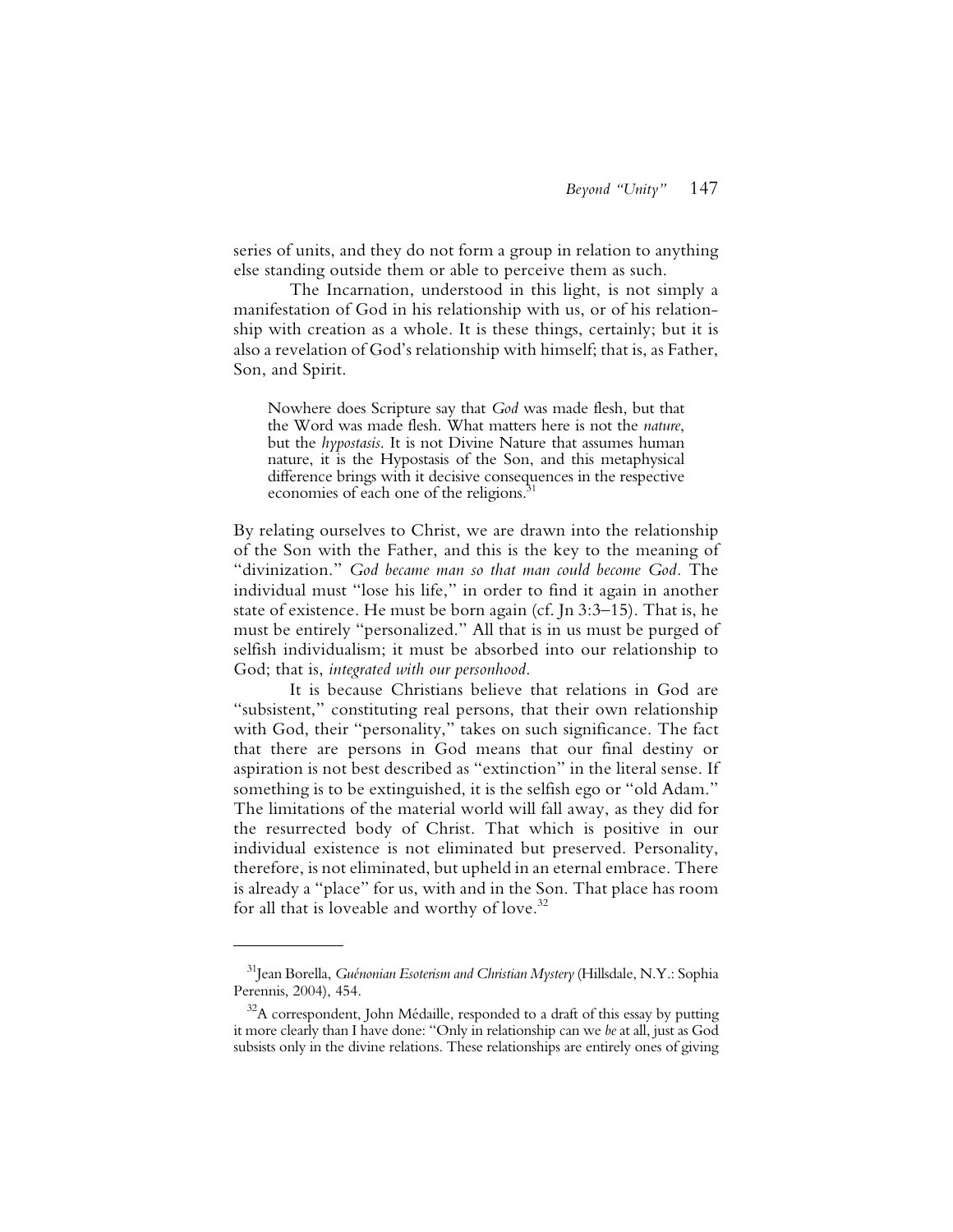All this may be already implied in the writings of other religious traditions, if we read them with the eyes of Christian faith. Each tradition has a way of describing the One, the supremely Real, the Absolute, as containing the fullness of all that may be found in creation. That must include everything that is found in us. To be dissolved into the Absolute, therefore, cannot be in the ordinary sense a disappearance or a destruction of what we are. On the contrary, it must be a discovery and an expansion. However, if this is (conceivably) implied in the Vedas or the Dhammapada, it is made fully explicit only within the Trinitarian framework of Christianity. In other traditions the emphasis often lies more on the negative than the positive meaning of union with the divine. Where God is not revealed as fully personal *in se*, human personality is always in danger of being undervalued, or even suppressed in some way.

# *4. Excursus: salvation of the cosmos*

Christianity therefore gives a new value to the creation as a whole. Through the Incarnation, God is seen as completing the

all and receiving all, and giving it again after re-fashioning it. The one who gives without receiving (if such there could be) might be a great philanthropist, but is not a person; and one who receives without giving may become as rich as a great philanthropist, but is not a person; they are individuals, and they and all their works will be destroyed. To the extent that a person 'holds on' to whatever he receives (and all that he has is something received), he remains an individual; to the extent that the individual refashions what he receives and gives it, he becomes a person. In this way, each person recapitulates the whole of being, which is nothing less than an interchange of love between the divine persons. What is 'ours' will pass; what is given and received will endure. Indeed, salvation, and hence survival, is dependent upon being incorporated into the Church, which is the Body of Christ, and hence is always to lose one's individuality in favor of one's personhood; the former attempts to stand alone and apart, the latter is always relational; what stands apart can only lead to death; what is shared is life itself. And of course, this ties directly to Eckhart's notion that we become the Son of God by becoming nothing." In the final draft of this essay, however, I have avoided speaking of the "extinction of individuality" in this sense because it is likely to be misunderstood. "Individuality" in the normal sense of the word is not only preserved but deepened in God. For my own discussion of some of these issues in Eckhart, see "Trinity and Creation: An Eckhartian Perspective," *Communio: International Catholic Review* 30, no. 4 (Winter 2003).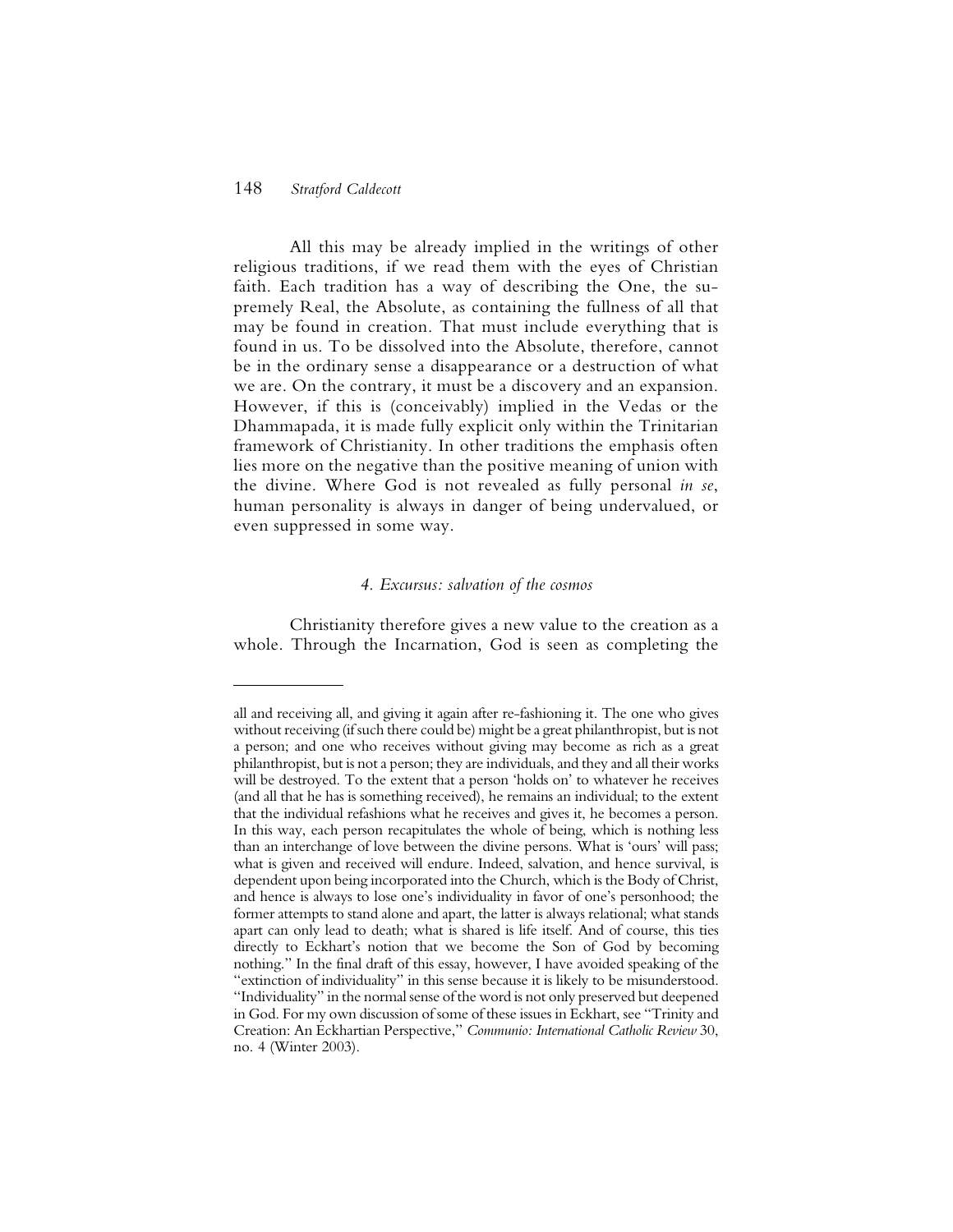creation. He does so by raising the material world from the temporal to the spiritual level through a kind of "enhypostasization," in Christ, through the Church.<sup>33</sup> From having a beginning and an end, a before and an after, the whole material world enters a realm of being in which there is no end, and no before or after in the sense of successive, fragmentary moments. The Christian sense of God has been very bound up with the notion of an absolute beginning of things (and even of time itself) from God.34 But by itself *creatio ex nihilo* establishes only the contingency of creation upon the will of God. As long as there will also be an ending, the world has only a very fleeting existence. That much is known by all traditions, including the Jewish and the Christian. But the full Christian sense of creation is equally shaped by another distinctive doctrine: that of the Resurrection. Jesus Christ truly rose from the dead and ascended into heaven in bodily form. In this way the world as a whole was given a *new beginning*, to which we look forward in hope, necessarily unknown to those who do not accept the Christian revelation in faith. Death continues to dissolve the fabric of things, but now beyond death a new place has been revealed: a "house with many mansions," the Father's house, a trinitarian house.

Maurice Blondel once wrote:

If things are because God sees them, they are at first only patient of his creative action and so to say non-existent in themselves. But if things are active and truly real, if they subsist under their objective aspect, in short, if they exist, it is because the divine gaze sees them through the gaze of the creature itself, not so much insofar as he creates them, but inasmuch as they are created and their author makes himself patient of their proper action.

It is through the Incarnation that the world becomes more than a shadow of reality. "Without Christ, the creation would be no more

<sup>33</sup>In *Cosmos: The Word and the Glory of God* (Petersham: St. Bede's Publications, 1988), Louis Bouyer writes of man as the instrument of a "universal divinization" on the grounds that "man as person includes within himself the entire universe" (225, 227). Cf. my "Cosmology, Eschatology, Ecology," *Communio: International Catholic Review* 27 (Fall 1988): 305–318, for further references and arguments.

<sup>34</sup>See G. May, *Creatio ex Nihilo: The Doctrine of "Creation out of Nothing" in Early Christian Thought* (Edinburgh: T. & T. Clark, 1994). May shows that the doctrine was developed by Theophilus and Irenaeus, though it was left to later thinkers (Augustine, Aquinas) to grapple with the philosophical difficulties.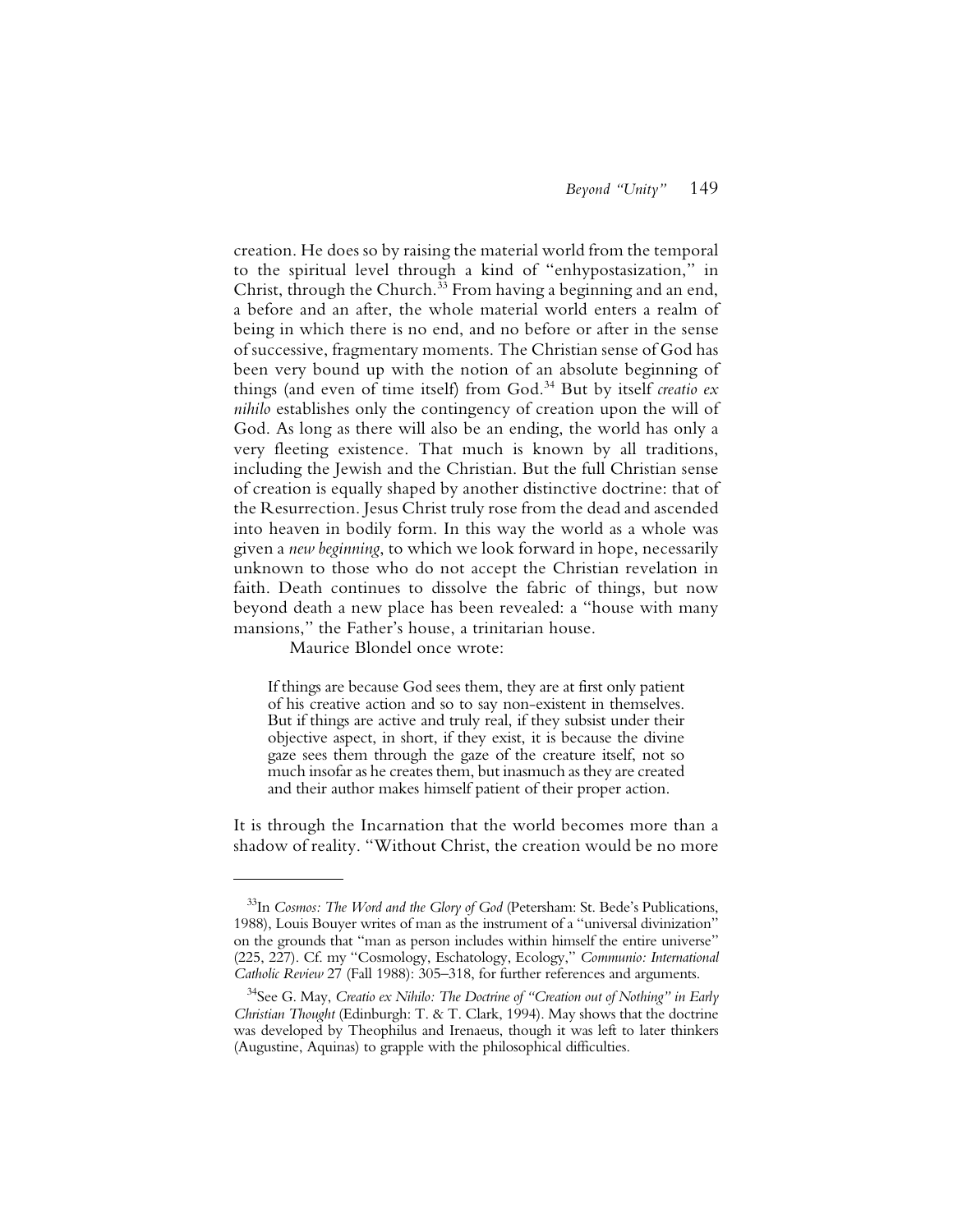than an idea of God; it would not have being, subsistence, divinity. *Omnia et in omnibus Christus.* Things are because Jesus sees them. I am because Jesus loves me."35

#### *5. Conclusion*

The Christian understanding of the Incarnation was not easily arrived at. It took many centuries of theological reflection. Christ seems both more human, and more divine, than the mythological Avatars of Hinduism. He is, uniquely, a human individual assumed by a divine person. Uniquely, he reveals the inner life of God and invites us to share in that life. He is not Visnu, clothing himself in the appearance of the flesh (Docetism).<sup>36</sup> He has a human body and soul (*contra* Arianism). The divinity of Christ is present as the principle uniting these physical and spiritual elements. This principle is personal, and in the person is included the world of matter. Christians see God the Son as giving the material world a new depth, a new quality or intensity of existence, by being joined to matter in the hypostatic union. He has completed the act of the world's creation by becoming Incarnate within it.

It is said that the closest analogy to Christ within Islam is not to the Prophet, but to the Koran: Jesus is the Word made man, as the Koran is regarded as the Word made book. But not even as Book is the Word as deeply implanted within creation as it is in

<sup>&</sup>lt;sup>35</sup>Both passages from M. Antonelli, "Trinity and Eucharist in Blondel," *Communio: International Catholic Review* (Summer 2000): 290.

<sup>&</sup>lt;sup>36</sup>Here one must place also the orientalist Henry Corbin, who has nevertheless contributed so much to our understanding of Persian and Sufi philosophy. Corbin rejects Incarnationist Christology as a later development or distortion of Christian thought, identifying the early (and more "authentic") tradition with that of the Illuminationists: "The theophanic conception . . . is that of an Apparition which is a shining of the Godhead through the mirror of humanity, after the manner of the light which becomes visible only as it takes form and shines through the figure of a stained-glass window. The union is perceived not on the plane of sensory data, but on the plane of the Light which transfigures them, that is to say, in 'Imaginative Presence'" (*Creative Imagination in the Sufism of Ibn Arabi* [Princeton, N.J.: Princeton University Press, 1969], 275). The point is that the Chalcedonian and orthodox understanding of the Incarnation is possible only with a doctrine of the Trinity, which these Islamic thinkers did not possess, and which Corbin rejected.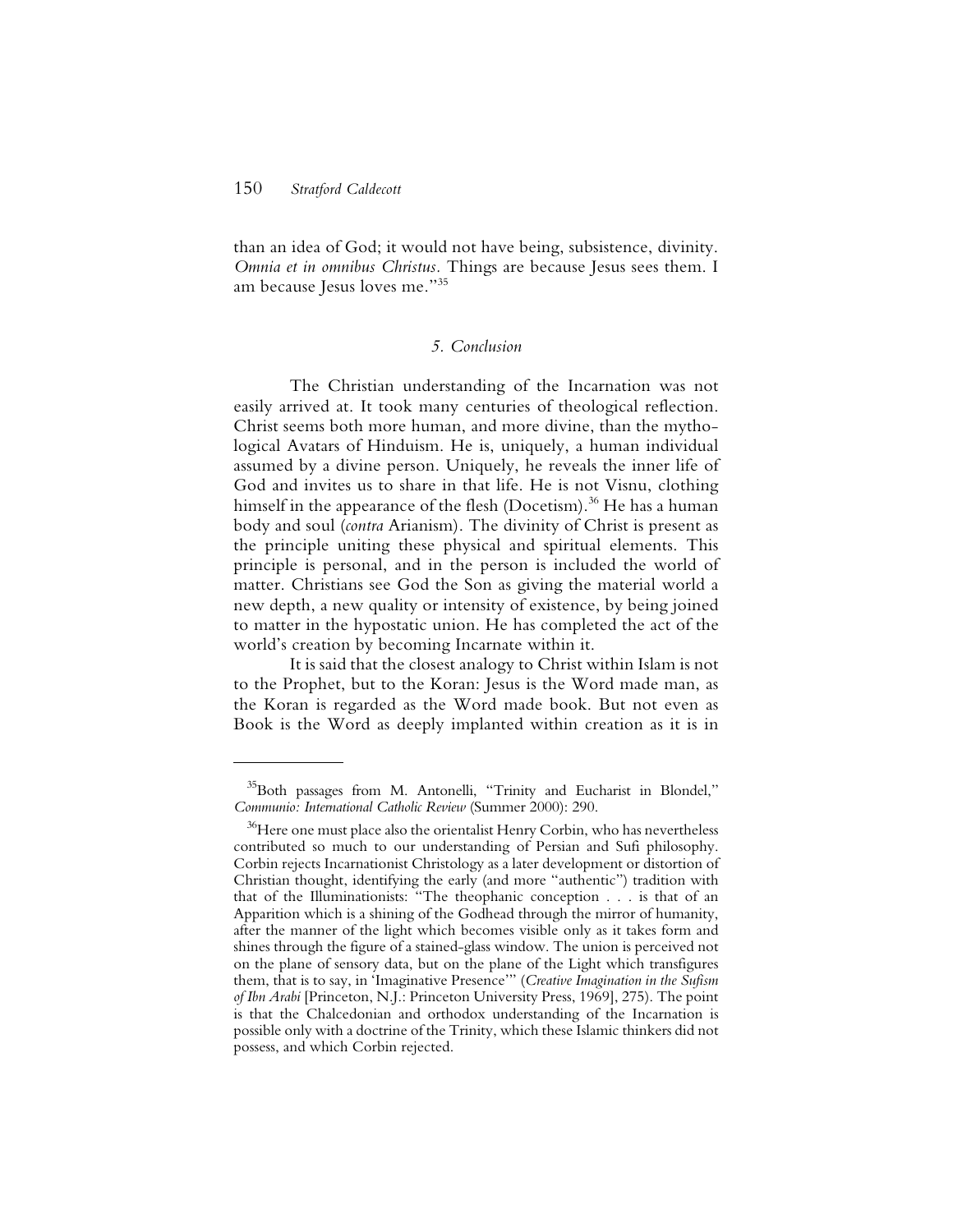Jesus.37 There is no physical copy of the Koran on earth which is literally the Word of God incarnate, *and there never was*. It is not claimed that the first parchment on which the words of the Angel to the Prophet were inscribed was itself the very Word of God, the uncreated divine Intellect. Rather, the words of the sacred text reveal that Word to those who receive it spiritually (in Arabic, to be sure). In the man Jesus, on the other hand, the Word that is God and with God is supposed to dwell bodily, and although that presence has been removed to heaven since the Ascension, we may still be placed in direct contact with it through the Eucharist. Jesus remains a human being.

In Islamic terms, Jesus perhaps corresponds most closely to the Sufi idea of the Universal Man, through whom alone union with God may be realized, even if the Incarnation as such is necessarily veiled to Muslims.38 In the terms of Chinese Taoism, Christ is the *Tao* incarnate.39 In India, he may perhaps be described as the incarnation of *Vac* (Speech) or perhaps *Purusha*, the immanent personality of the supreme Principle.40

As these (albeit tentative) suggestions indicate, there are many possible avenues for dialogue still open to us after *Dominus Iesus*, once we have rejected the false pluralism against which the document was directed. The concept of salvation means something different in each religion, and we must attend carefully to this diversity of meaning. It is bound up in the Christian case with our understanding of so much else—not least the nature of God as triune. But whether or not one accepts the Trinity as having been divinely revealed, Christians (who do so accept it) may be forgiven for thinking that the implications of their belief are vast indeed. It

 $37$ Nor, of course, is it taught within Islam that the Word of God is a second divine person.

<sup>38</sup>See Abd al-Karim al-Jili, *Universal Man*, trans. and ed. Titus Burkhardt (Cheltenham: Beshara Publications, 1983).

<sup>39</sup>See Hieromonk Damascene, *Christ the Eternal Tao* (Valaam Books, 2002).

<sup>40</sup>However, the person of Jesus is not merely an image or reflection of *Purusha* but its "very self," and this by virtue of hypostatic union. This intriguing suggestion has been made in a book by Ian Davie, whose own path led to Jesus through Hinduism, which he regarded as a revealed religion complementary to Judaism. See I. Davie, *Jesus Purusha: A Vedanta-Based Doctrine of Jesus* (West Stockbridge: Lindisfarne, 1985), 12.